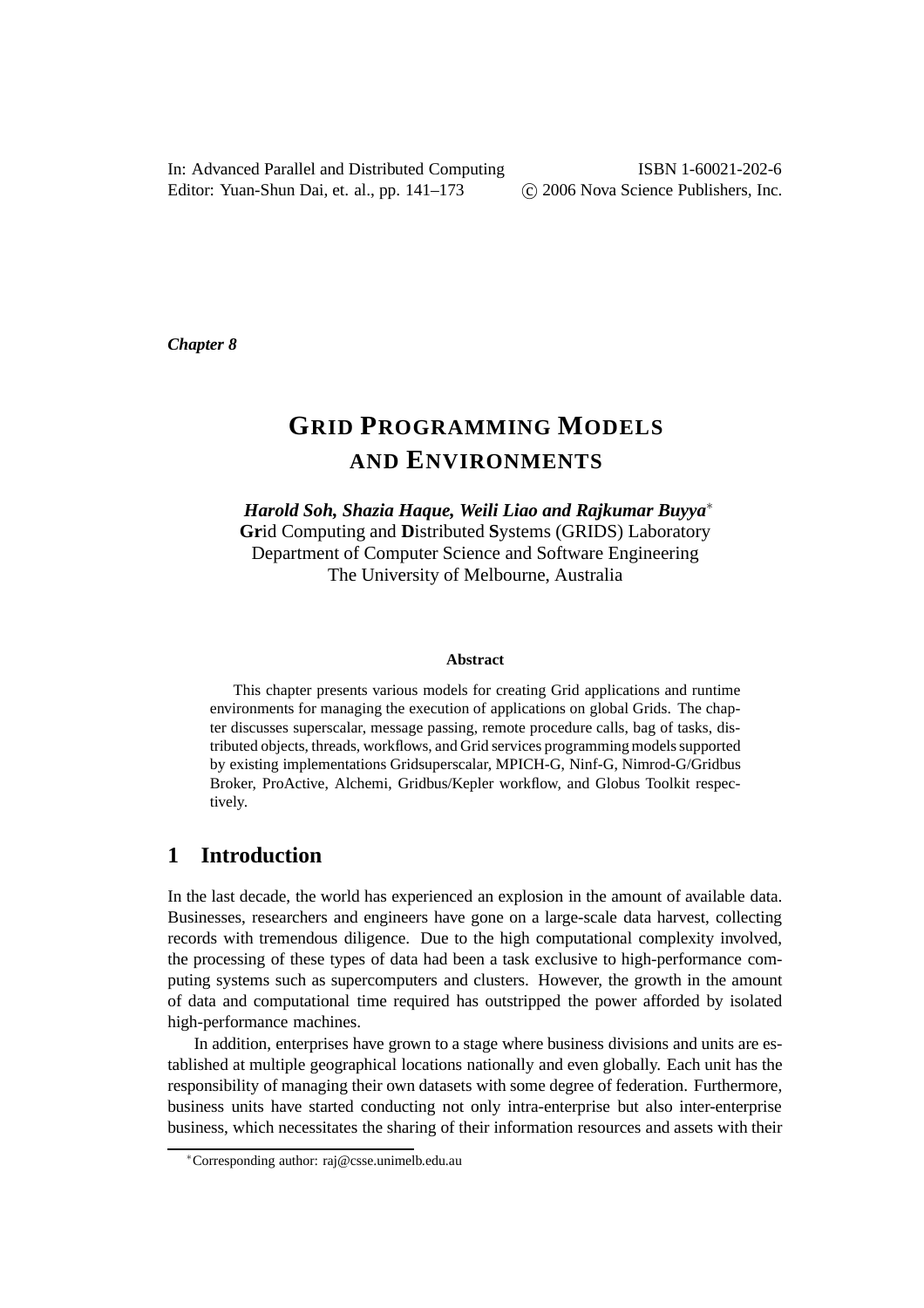partners. The same scenario holds true for the scientific community where many of the big-science studies and experiments, such as in the domain of physics and the biological sciences, need to be conducted through global collaboration as no single organization has the capacity or the financial capability to possess all the required resources.



Figure 1: A world-wide Grid computing environment.

Fortunately, the significant increase in the availability of powerful computers and widearea network performance allows us to combine resources across multiple organizations, yielding the Grid [1]. Grids enable the sharing, exchange, discovery, selection, and aggregation of geographically/Internet-wide distributed heterogeneous resources – such as computers, databases, visualization devices, and scientific instruments [2]. As such, Grids have emerged as the modern cyber infrastructure for the creation of *virtual organizations* (VO) and *virtual enterprises* (VE) [3] [4]. Grids offer us a tremendous computational and data resource, capable of solving many of the worlds most important problems. Examples would include searching for an AIDS vaccine or discovering the secrets of universe through particle physics. Figure 1 illustrates a high-level view of the activities involved within a typical Grid computing environment [2]. Users access the Grid via Grid middleware that perform resource discovery, job scheduling and process monitoring on the Grid resources.

In this chapter, we discuss the different methods of programming applications that will work on Grids. Before we actually delve straight into the subject matter, it would be helpful to consider the various characteristics of Grids that make application development a complex task. Grids are by nature *heterogeneous* and the differences do not start and end with hardware and software. Grid resources are managed by different organizations that may have different policies and procedures which dictate how applications are run on those machines. One or both organizations may decide to take their resources off the Grid at any time, perhaps for upgrading or maintenance. Hence, Grids are heterogeneous in terms of *architecture*, *management systems* and *access interfaces*. The fact that machines of various types can join or leave the Grid at any time and that the interconnections that exist between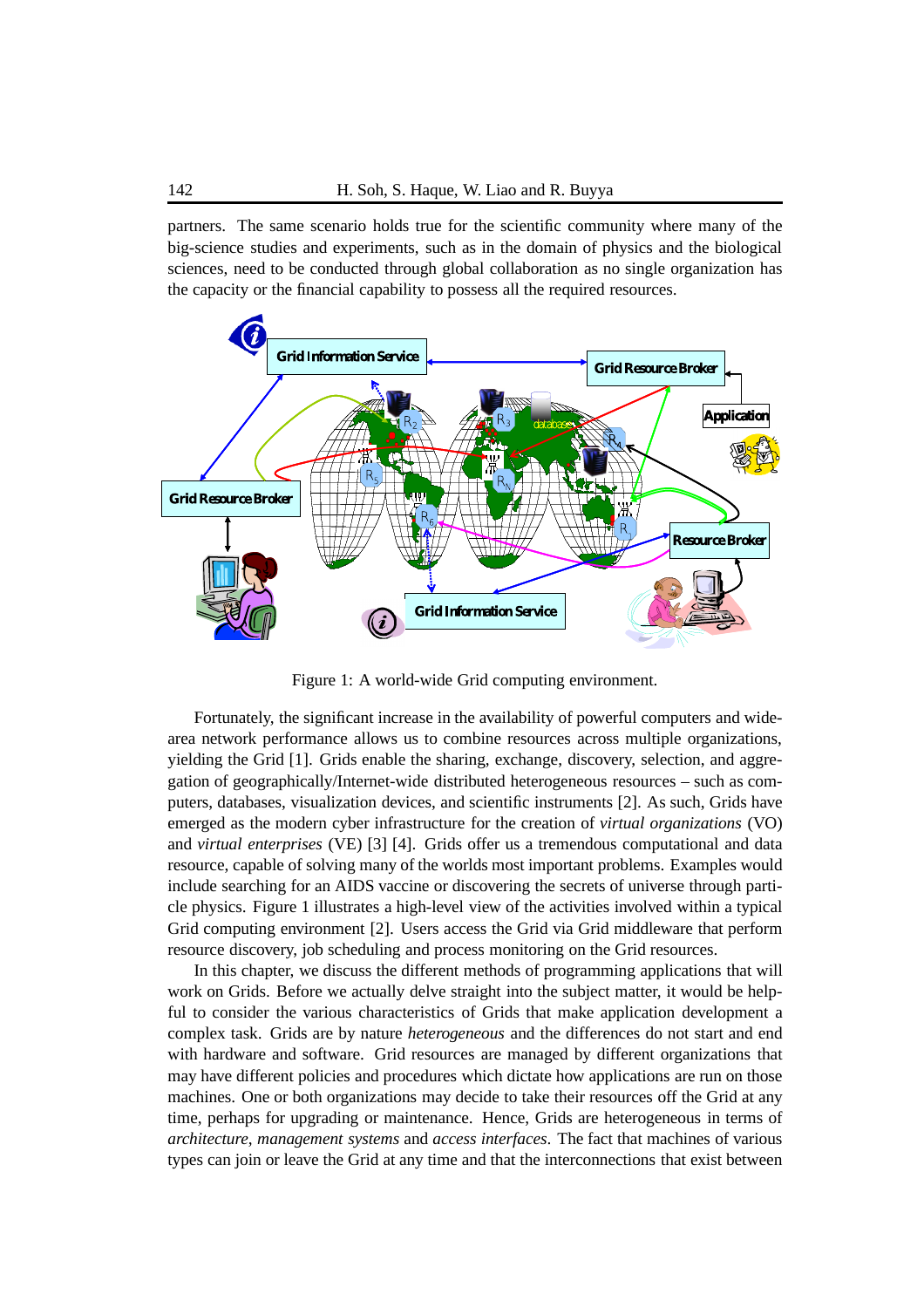these machines can change lead us to say that a Grid is *open* and *dynamic*.

Now that we have some idea of what kind of entity the Grid is, we can discuss about what properties an application has to possess in order to successfully function on the Grid. Firstly, it has to be *portable*, meaning it should be able to run on many different types of machines without recompilation. A term we can use to describe this property is *architecture independence*. Performance is another property we have to consider. Often, the main reason for doing work on the Grid is to do it in less time. However, achieving high performance while performing all the background work necessary to ensure correct program execution is not a trivial task. We can say an application should have *performance reliability* meaning it should work efficiently and reliably. Equally important are the properties of *fault tolerance* and *security*. Grid applications should be able to detect and recover from errors resulting from computational and communication faults. In addition, some measure of protection for the data and code running on the various Grid nodes is necessary. Security mechanisms should be present to provide both the client applications and the Grid nodes with safety and privacy.

|            |             |               | Applications and Portals |      | <b>APPLICATIONS</b> |
|------------|-------------|---------------|--------------------------|------|---------------------|
| Scientific | Engineering | Collaboration | Prob. Solving Env.       | -444 | W eb enabled A pps  |





|                   |                 |                 | Local Resource Managers                  | <b>FABRIC</b>              |
|-------------------|-----------------|-----------------|------------------------------------------|----------------------------|
| Operating Systems |                 | Queuing Systems | Libraries $&$ App K ernels               | <br>Internet Protocols     |
|                   |                 |                 | Networked Resources across Organizations |                            |
| Computers         | <b>Networks</b> | Storage Systems | Data Sources                             | <br>Scientific Instruments |

Figure 2: A Layered Grid Architecture and Components.

Designing an application to possess all the aforementioned properties is likely to be complex and difficult. Research over the past two decades has yielded some interesting models and environments that simplify Grid programming, making it accessible to main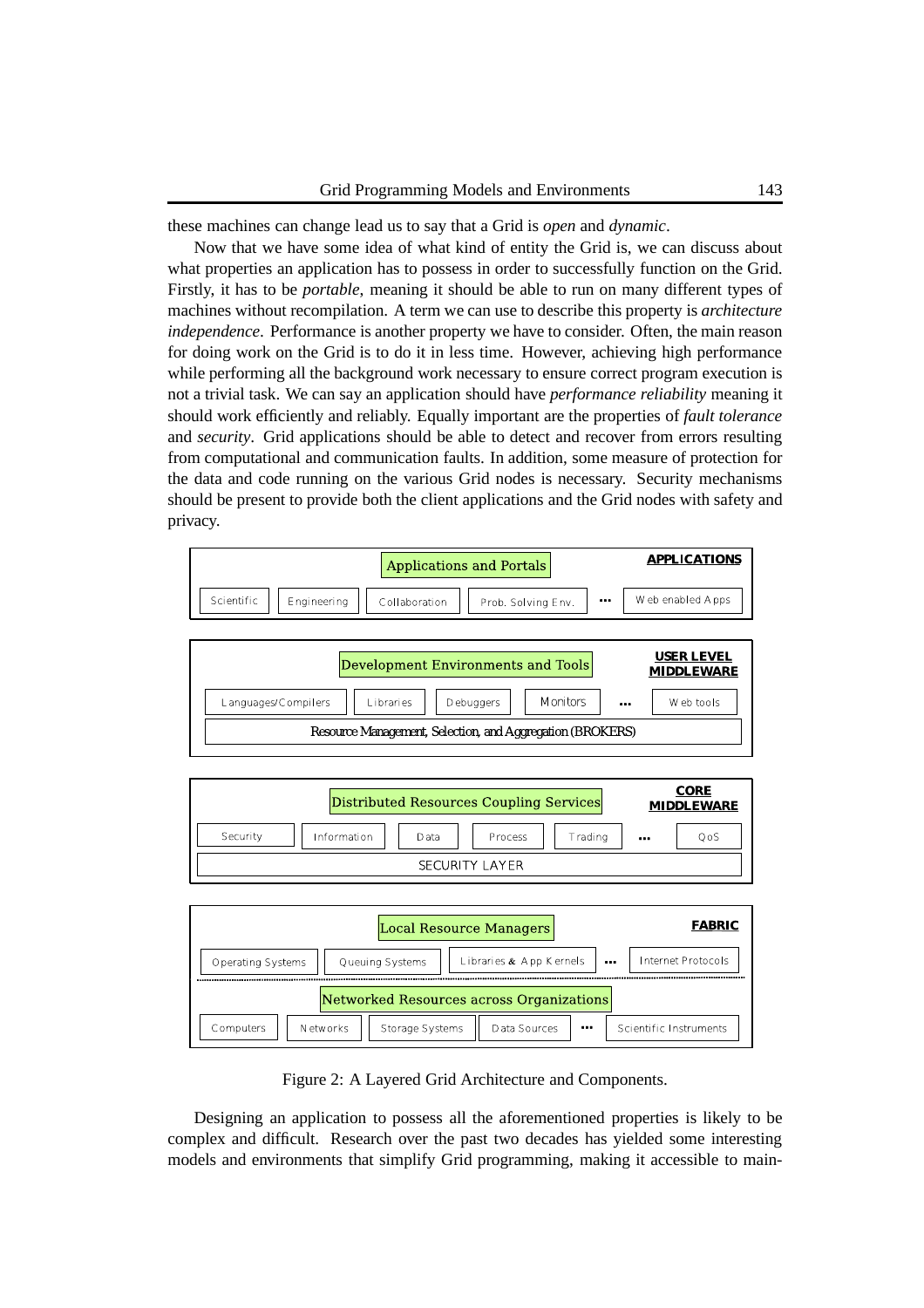stream developers. Figure 2 illustrates the various layers within typical Grid architecture. Grid development or programming environments sit right below the applications layer, providing an abstraction of the services offered by the core middleware layer. The core middleware interacts with the Grid fabric which consists of the lower-level software and hardware components that make up the Grid, such as local resource managers, individual operating systems, computers, networks and communication protocols.

A popular and widely used middleware is the Globus toolkit [5], which provides a number of services including communication, resource management, security services and file access services. The Globus Toolkit provides five main types of services as outlined below:

- 1. **Communication:** Multi-method communication is supported via the Nexus communication library.
- 2. **Resource Management:** The Globus Access to Secondary Storage (GASS) is a file access mechanism that allows applications to pre-fetch and open remote files and write them back. GASS is generally used for executable and input file staging and for relaying output back upon completion. The Globus Resource Allocation Manager (GRAM) provides for remote execution and status monitoring.
- 3. **Information Services:** The Monitoring and Discovery Service (MDS) provides information about the Grid nodes.
- 4. **Data Management:** The GridFTP and Replica Location and Management components provide utilities and libraries for transmitting, storing and managing large sets of data.
- 5. **Security:** The Grid Security Infrastructure (GSI) provides authentication, authorization and secure communication services via single sign-on and data encryption.

# **2 GRID PROGRAMMING APPROACHES**

Grid-enabling applications involves two major undertakings; *program decomposition* (or *task composition*), *resource composition*. The Grid programming environments described in this chapter simplify Grid application programming by automating either (or both) of these tasks to a certain degree. It should be noted that these tasks can (and are likely to) be interdependent. Program decomposition may rely on what resources are available and the set of resources composed may differ depending on the application requirements.

### **2.1 Resource Composition**

Resource composition is a two step process. First, it is necessary to perform resource discovery, the identification of Grid resources that are available for use. Resources may be listed in an accessible Grid directory service or a default list can be provided by the user. Next, the proper resources need to be selected based on the application processing/data requirements and additional external constraints such as financial cost or execution deadline.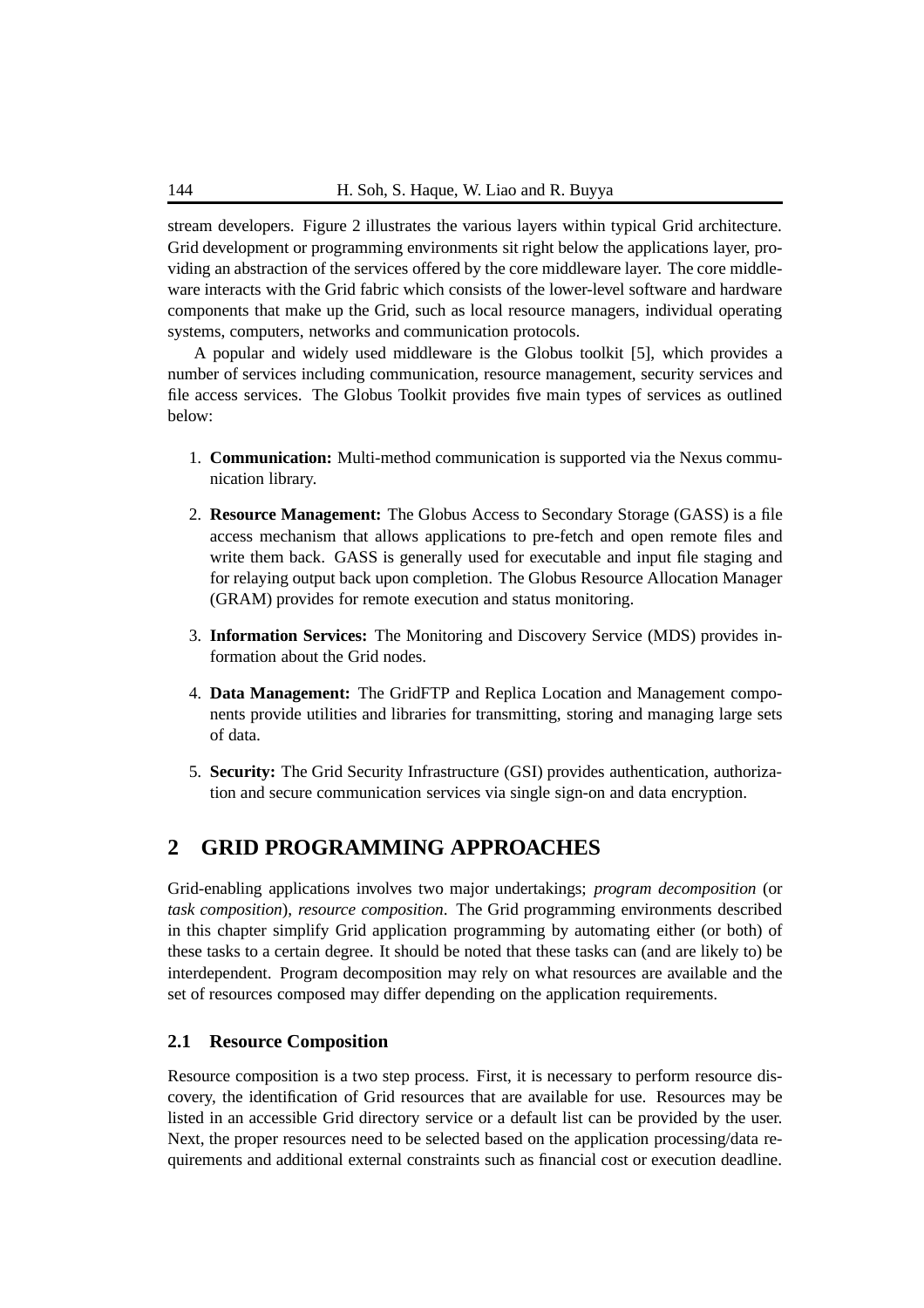Resource composition can be performed by an appropriate application component or by a Grid resource broker such as the Gridbus broker [6] or Nimrod-G [7].

#### **2.2 Program Decomposition**

Decomposing a program involves splitting the work (program code or data) into chunks that can be distributed to Grid resources for proper handling. Taking a very simplistic view, we can classify program decomposition into three approaches, *implicit*, *explicit* and *semiimplicit*.

With implicit parallelism, programs are automatically parallelized by the environment and it is not necessary to identify sections of code that can be performed in parallel, scheduling or data dependencies. An example of an environment capable of this is Grid superscalar [8], which we discuss later in this chapter. On the other end of the spectrum, explicit parallelism requires the programmer to be responsible for most of the parallelization effort such as task decomposition, mapping tasks to processors and inter-task communication. Examples of these programming approaches include the explicit communication models such as message passing and remote procedure calls.

It is not difficult to recognize that both the implicit and explicit parallelism approaches have their advantages and disadvantages. Implicit parallelism allows us to rapidly develop Grid applications but we lose fine grain control. Explicit parallelism gives us near complete control of how our applications will execute but in doing so, cost us time and effort. Choosing one approach over the other depends largely on the task at hand. Several models have opted for a balance, a middle ground that offers a good deal of program control while automating some of the Grid management details. We call these semi-implicit parallelism models and examples would include the bag of tasks, distributed threads and workflow models.

#### **2.3 Grid Programming Models**

The table below summarizes several different grid programming models and environments:

In the following Sections 3 to 10, we present an overview of each of these programming models with associated environments to illustrate the principles behind each model.

# **3 GRID SUPERSCALAR**

The first programming model and environment we will be examining is Grid superscalar which is undergoing further development at the CEPBA-IBM Research Institute in Spain. Recall from our earlier discussion that Grid superscalar is an implicit parallelization Grid programming environment. The underlying idea is that Grid applications consist of repetitive tasks which can be detected and parallelized automatically while guaranteeing correct program execution. Hence, the programmer is only required to provide two files, the sequential source code in an imperative language  $(C/C++$  or Perl) and an interface definition (IDL) file in the CORBA IDL language [16]. The IDL file specifies the subroutines/programs that are to be executed on the Grid and parameters (input/output files or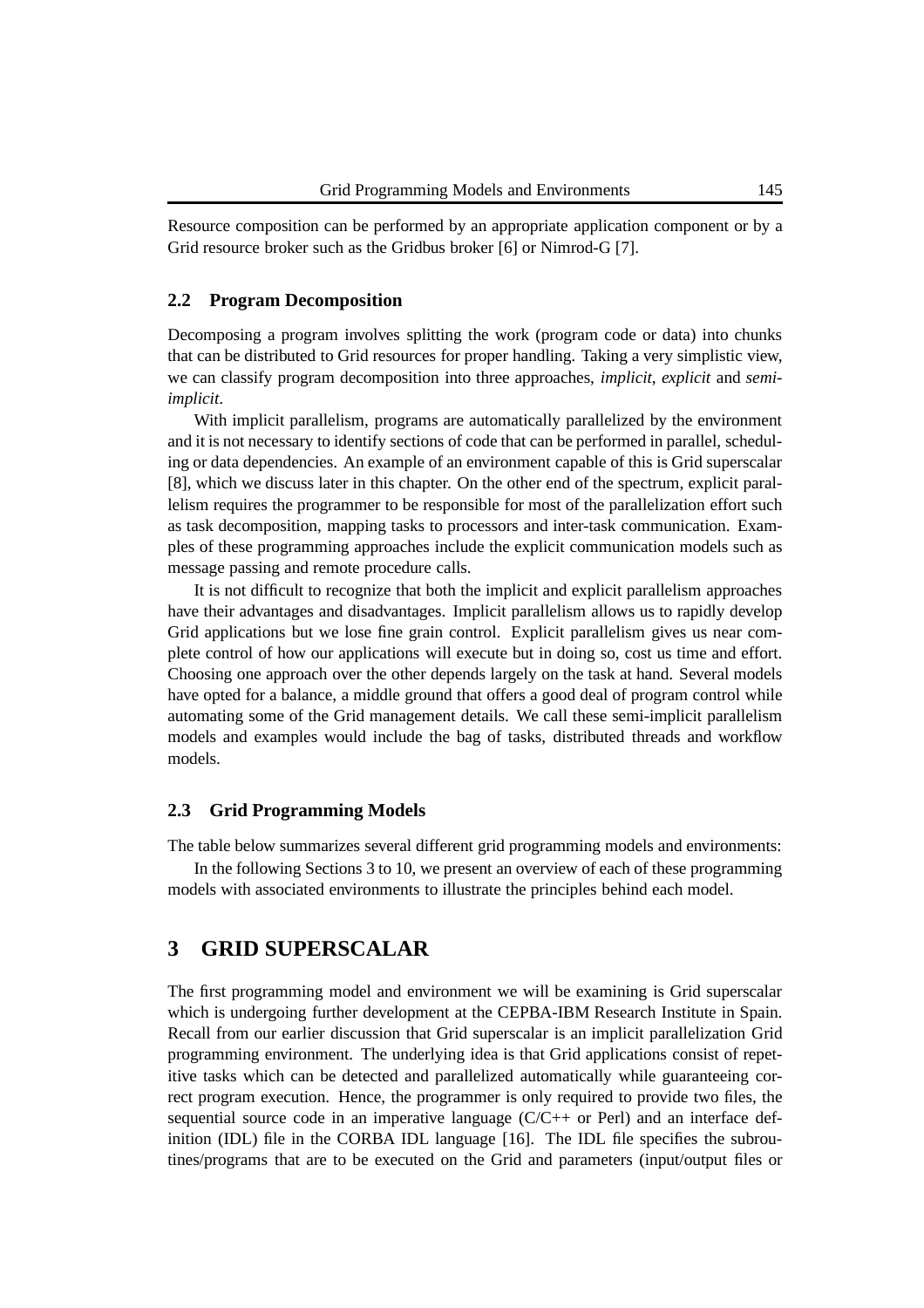| <b>Model</b>           | <b>Environment</b>            | <b>Description</b>                                     |
|------------------------|-------------------------------|--------------------------------------------------------|
| Superscalar            | <b>Grid Supercalar</b>        | Superscalar is a common concept in parallel comput-    |
|                        | http://people.ac.upc.edu/     | ing. Sequential applications composed of tasks of a    |
|                        | rosab/index_gs.htm            | certain granularity are automatically converted into a |
|                        |                               | parallel application where the tasks are executed in   |
|                        |                               | different servers of a computational Grid [8].         |
| <b>Explicit</b>        | MPICH-G2                      | MPICH-G2 is a Grid-enabled implementation of the       |
| Communication          | http://www3.niu.edu/mpi/      | Message Passing Interface (MPI) [9]. MPI defines       |
|                        |                               | standard functions for communication between pro-      |
| (Message<br>Passing,   |                               | cesses and groups of processes. MPICH-G2 provides      |
| <b>Grid Remote</b>     |                               | extensions to MPICH using the Globus Toolkit, giv-     |
| <b>Procedure Call)</b> |                               | ing users familiar with MPI an easy way of Grid-       |
|                        |                               | enabling their MPI applications.                       |
|                        | <b>Grid-enabled RPC</b>       | GridRPC is a Remote Procedure Call (RPC) model         |
|                        | http://ninf.apGrid.org/       | and API for Grids [10]. Besides providing standard     |
|                        |                               | RPC semantics, it offers a convenient, high-level ab-  |
|                        |                               | straction whereby many interactions with a Grid en-    |
|                        |                               | vironment can be hidden.                               |
|                        | Nimrod-G                      | The Nimrod-G Broker [7] is a Grid-aware version of     |
| <b>Bag of Tasks</b>    | http://www.csse.monash.edu.   | Nimrod, a specialized parametric modeling system.      |
|                        | au/~davida/nimrod/nimrodg     | Nimrod uses a simple declarative parametric model-     |
|                        | .htm                          | ing language and automates the task of formulating,    |
|                        |                               | running, monitoring, and aggregating results.          |
|                        | <b>Gridbus Broker</b>         | The Gridbus Broker is a software resource that per-    |
|                        | http://www.Gridbus.org/       | mits users access to heterogeneous Grid resources      |
|                        | broker                        | Gridbus Broker Application<br>transparently [11].      |
|                        |                               | Program Interface (API) provides a straightforward     |
|                        |                               | means to users to Grid-enable their applications with  |
|                        |                               | minimal extra programming [12].                        |
| <b>Distributed</b>     | <b>ProActive</b>              | ProActive is a Java based library that provides an API |
| Objects                | http://www-                   | for the creation, execution and management of dis-     |
|                        | sop.inria.fr/oasis/Proactive/ | tributed active objects. Proactive is composed of only |
|                        |                               | standard Java classes and requires no changes to the   |
|                        |                               | Java Virtual Machine (JVM) allowing Grid applica-      |
|                        |                               | tions to be developed using standard Java code.        |
| <b>Distributed</b>     | Alchemi                       | Alchemi is a Microsoft .NET Grid computing frame-      |
| <b>Threads</b>         | http://www.alchemi.net        | work, consisting of service-oriented middleware and    |
|                        |                               | an application program interface (API) [13]. Al-       |
|                        |                               | chemi features a simple and familiar multithreaded     |
|                        |                               | programming model.                                     |
|                        | <b>Grid Thread</b>            | GTPE is a programming environment implemented          |
|                        | Programming                   | in Java utilizing the Gridbus Broker API. GTPE fur-    |
|                        | <b>Environment (GTPE)</b>     | ther abstracts the task of Grid application develop-   |
|                        |                               | ment, automating Grid management while providing       |
|                        |                               | a finer level of logical program control through the   |
|                        |                               | use of distributed threads.                            |
|                        |                               |                                                        |

Table 1: Summary of Grid Programming Models and Environments.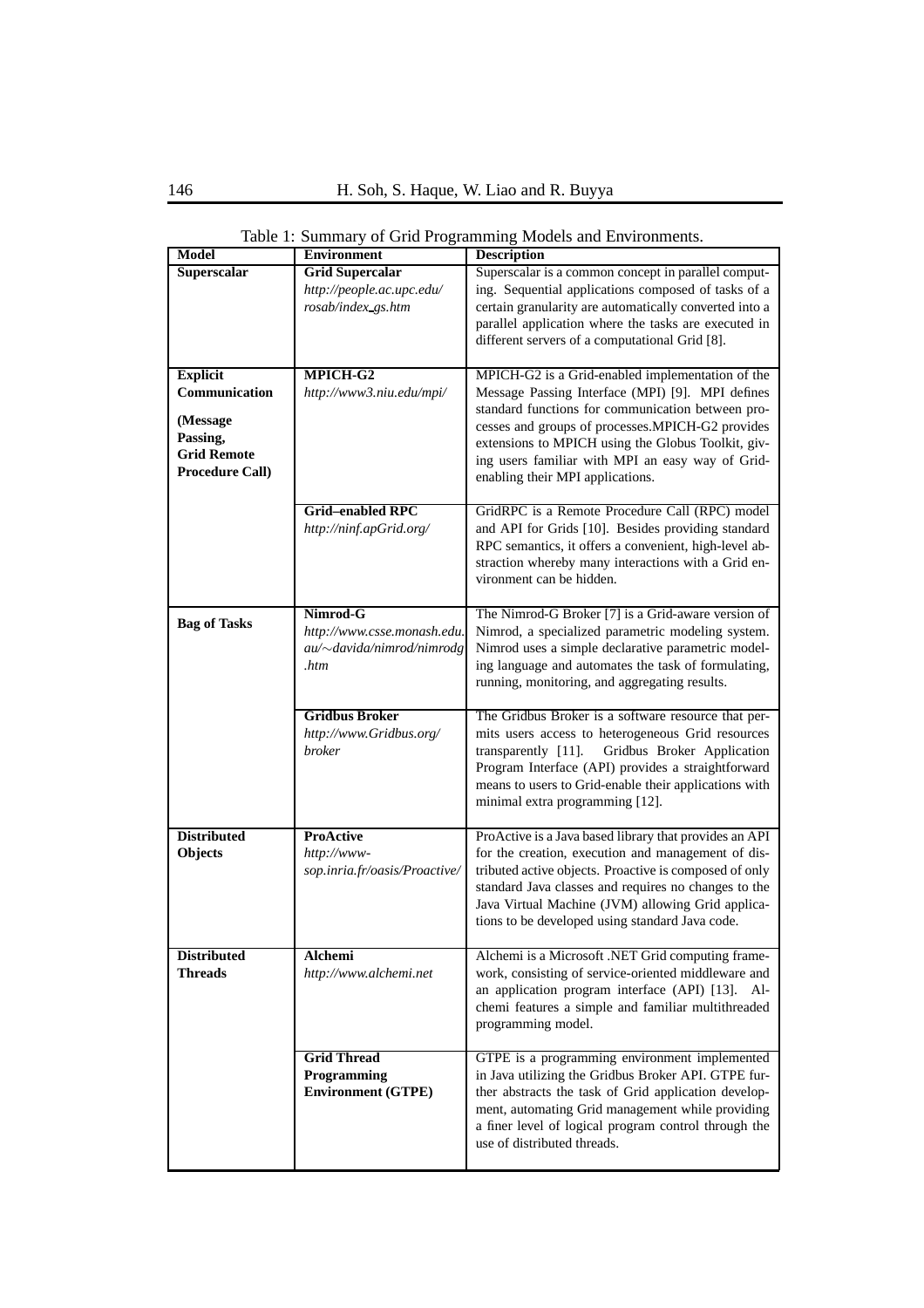| Workflow             | Kepler<br>http://kepler-project.org                              | Kepler is a scientific workflow management sys-<br>tem along with a set of Application Program Inter-<br>faces (APIs) for heterogeneous hierarchical model-<br>ing [14]. Kepler provides a modular, activity oriented<br>programming environment, with an intuitive GUI to<br>build complex scientific workflows.                                                                                                                                                                                        |
|----------------------|------------------------------------------------------------------|----------------------------------------------------------------------------------------------------------------------------------------------------------------------------------------------------------------------------------------------------------------------------------------------------------------------------------------------------------------------------------------------------------------------------------------------------------------------------------------------------------|
| <b>Grid Services</b> | <b>OGSA</b><br>http://www.ggf.org/<br>ggf_areas_architecture.htm | Open Grid Services Architecture (OGSA) [3] [15]<br>is an ongoing project that aims to enable interop-<br>erability between heterogeneous resources by align-<br>ing Grid technologies with established Web services<br>technology. The concept of a <i>Grid service</i> is intro-<br>duced as a Web service that provides a set of well<br>defined interfaces that follow specific conventions.<br>These Grid services can be composed into more so-<br>phisticated services to meet the needs of users. |

generic scalars). From these two files, the system generates a parallel application where tasks are executed on the Grid.

# **3.1 Automatic Code Generation**

Grid superscalar offers a tool **gsstubgen** that generates parallel code for the user automatically. This automatically generated code consists of two files: the function stubs and the skeleton for the code that is to be executed on the remote servers. Figure 3 [8] illustrates an example of how files are linked to obtain the final application binaries. One executable will exist in the client host and one in each server host. The original main program (app.c) is linked with the generated stubs (app-stubs.c) on the client machine. On any one server being utilized, the skeleton (app-worker.c) is linked with the file containing the code of the original user functions (app-functions.c) [8].



Figure 3: Automatic code generation (C program) [8].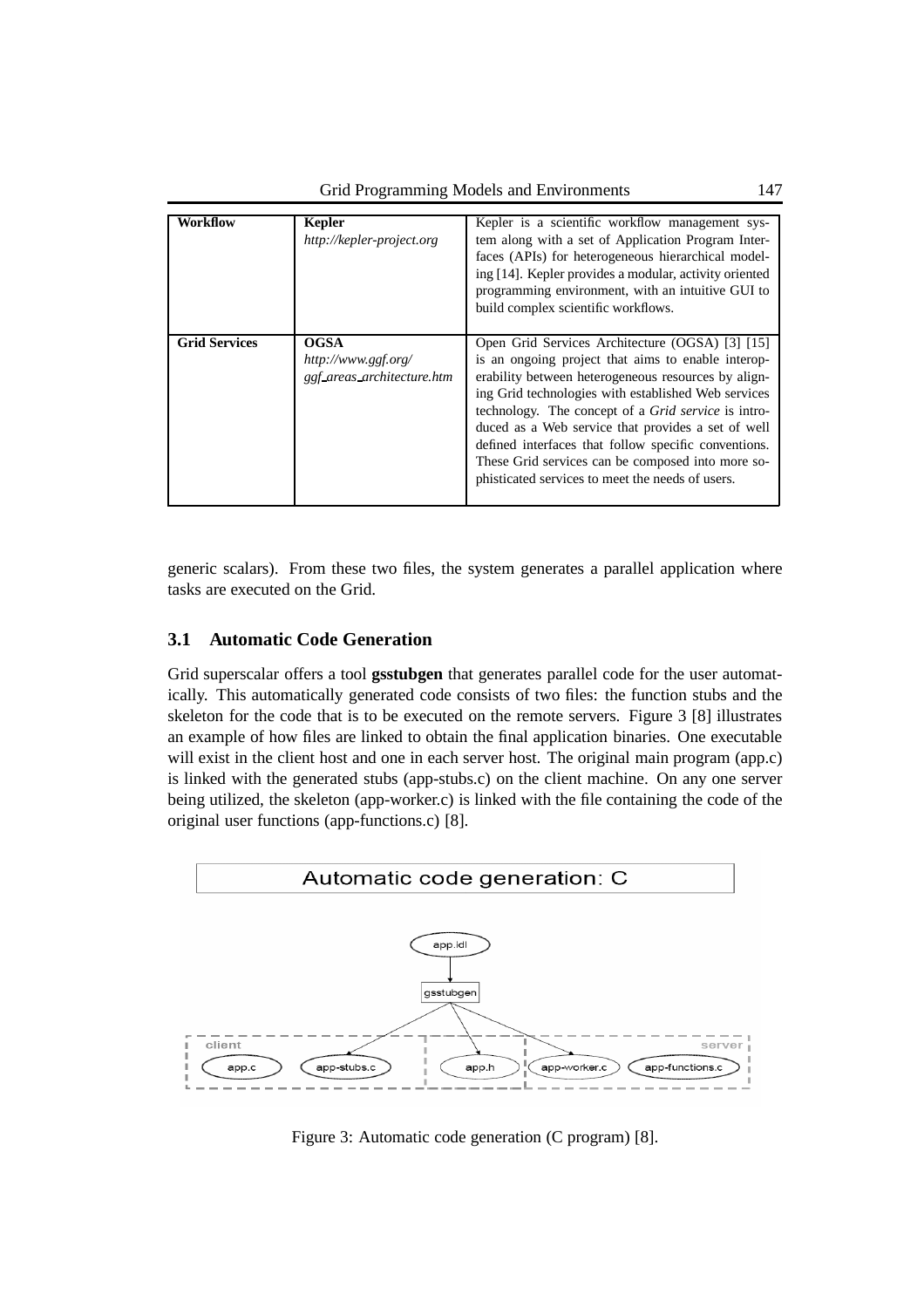#### **3.2 Run Time**

Figure 4 [8] illustrates an instance of Grid superscalar behaviour. The GRID superscalar run-time system looks for data dependencies which is analysed from the input/output files between the different tasks. Tasks are denoted as nodes or vertices on the task dependence graph and data dependencies as edges. Intuitively, tasks that are not connected do not depend on each other and hence, can be executed in parallel.



Figure 4: Overview of Grid superscalar behaviour [8].

- 1. Read after Write (RaW) occurs when a task reads a parameter that is written by a previous task. For example, consider the situation where *functionB* reads some file, *file1*, which was written to by *functionA*. In this case, the run time will ensure that *functionB* is executed after *functionA*.
- 2. Write after Read (WaR) occurs when a task writes to a parameter that is read by a previous one. For this one, we consider the reverse of the situation we examined earlier. If some *functionA* writes to *file1* after it is read by *functionB*, then *functionA* should be executed after *functionB* to prevent what we call *dirty reads*.
- 3. Write after Write (WaW) occurs when a task writes to a parameter which is also written to by a previous task. Let us assume that *functionA* writes to *file1* after *functionB* and there exists a *functionC* reads *file1*. The order in which *functionA* and *functionB* get executed will affect the information which *functionC* reads.

It is possible to eliminate both WaR and WaW dependences through proper renaming of parameters. Grid superscalar run time does this automatically via the use of a hash table. However, it is not possible to eliminate RaW dependences and so, we say RaW are *true dependences*.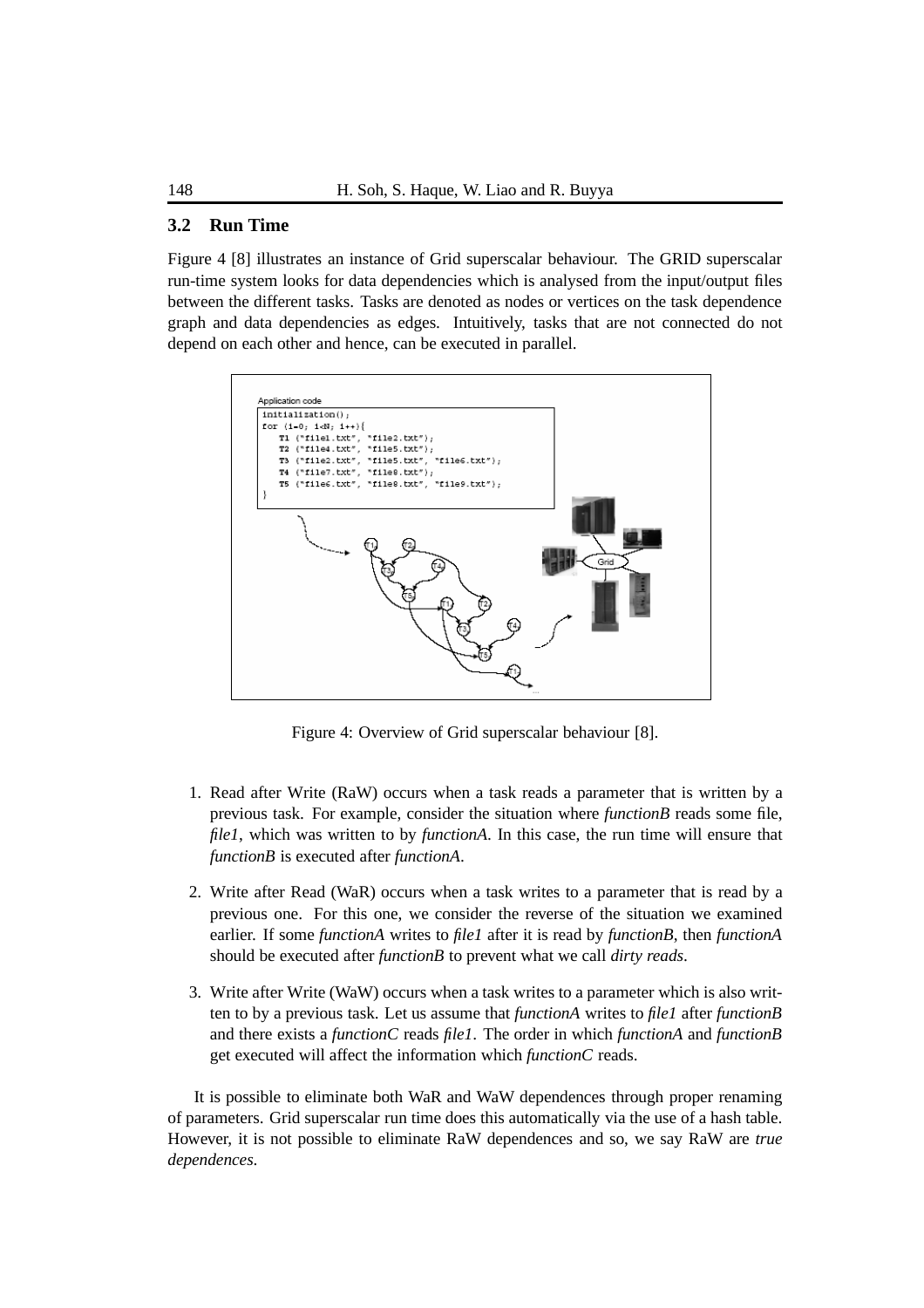#### **3.3 Task Submission and End of Task Notification**

If a task does not have any dependence on previous tasks which have not been finished or which are still running (i.e. the task is not waiting for any data that has not been already generated), it can be submitted for execution to the Grid. The Grid superscalar run-time requests a Grid server from a resource broker and if a server is provided, it submits the task for execution. Currently, Grid superscalar is packaged with a simple resource broker but future work includes interfaces to more sophisticated resource brokers such as the Gridbus broker which we will examine later in this chapter. Task submission consists of two steps:

- 1. File submission whereby input files are transmitted to the Grid servers.
- 2. Task submission whereby the task itself is called to be executed on the Grid server.

When a task completes execution, it notifies the superscalar run-time so that tasks that depend on this task and have no other dependencies can be submitted for execution. This process of task submission proceeds until the program terminates.

# **4 MESSAGE PASSING**

The concept of message passing is a common parallel programming paradigm. The Message Passing Interface (MPI) [17] [18] is widely used in cluster applications. MPI applications do not share memory but exchange information via messages over some medium, such as an Ethernet network. We say that the processes in an MPI application run in *disjoint address spaces*. Explicit parallelization via message passing is cumbersome compared to the automatic parallelization offered by implicit techniques like Grid superscalar. However, the flexibility and control gained may be necessary for certain applications where automatic parallelization fails.

# **4.1 The MPI Standard**

In this subsection, we give an overview of the major features and design of MPI. The MPI Standard describes a standard message passing interface for distributed machines. At the simplest level, MPI provides a reliable communication mechanism for sending and receiving messages.

The most basic point-to-point communication operations are the send and receive operations which can either be *blocking* or *non-blocking*. Blocking sends will not return until the data locations specified in the message can be used without corrupting the message. Likewise, blocking receives do not return until the message has been successfully copied into the data block specified. Non-blocking sends and receives return immediately, not waiting for any particular event. In addition to the data being sent, messages contain a fixed number of fields which are collectively called the message envelope. This message envelope (consisting of the source, destination, tag and communicator) distinguishes messages and allows for message selectivity.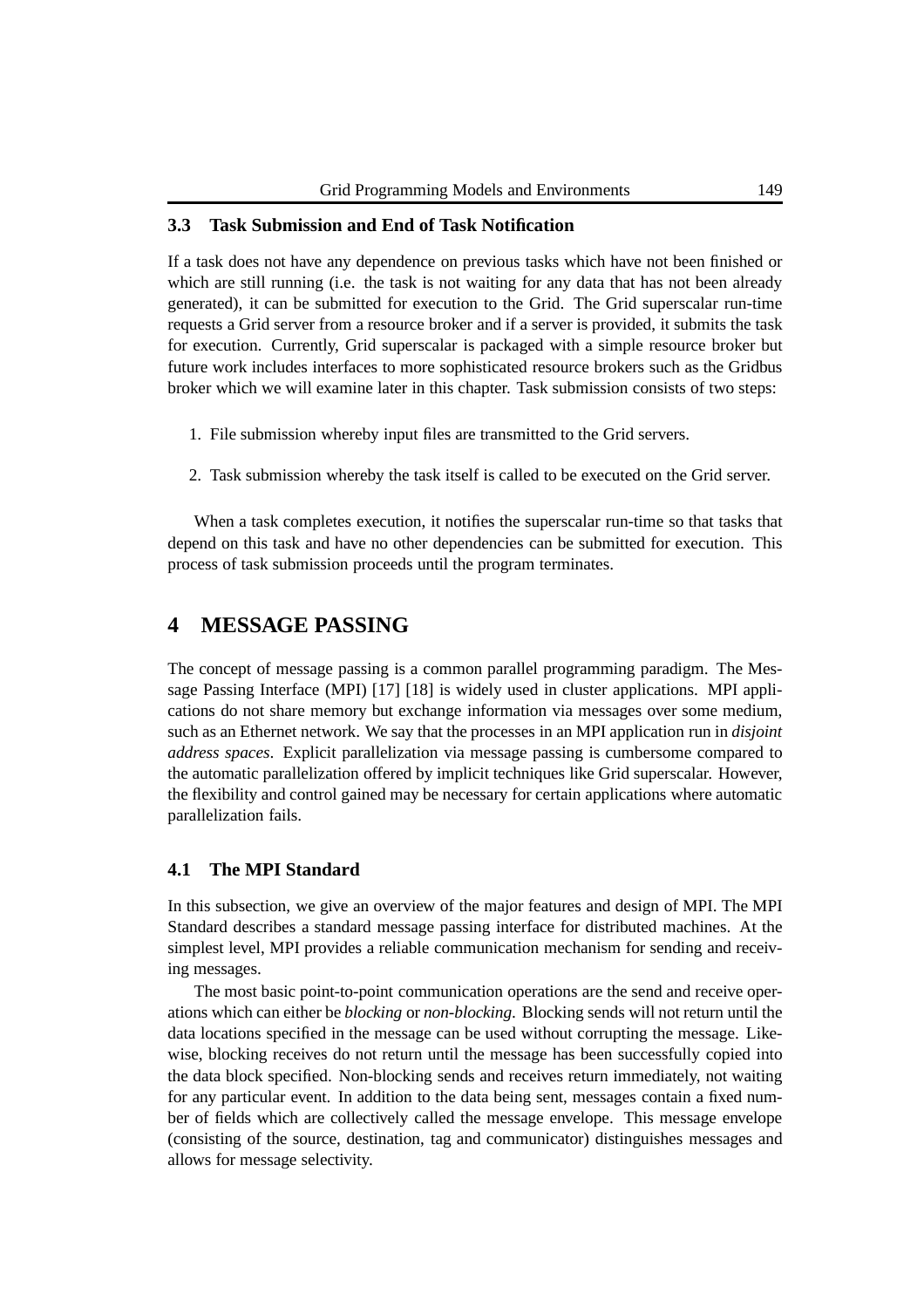#### **4.1.1 Process Groups**

It is possible to organize senders and receivers into process groups. Each process group is an ordered collection of processes with each process uniquely identified by its rank. The rank identifier for a process group is from 0 to n-1 for a process group of size n. Although the number of processes is static or fixed for the lifetime of a MPI program, process groups are dynamic. Process groups can be created, destroyed and the same process can belong to multiple process groups. Using process groups, MPI nodes can be structured for collective communication and to enable task parallelism.

#### **4.1.2 Communication Objects and Contexts**

Communicators are abstract objects that define a scope of a communication operation, which is defined by the process groups involved and the communication context. Communication contexts, like message tags, groups and rank identifiers, provide a mechanism for message selection. Communication contexts are maintained transparently within communicators so that messages sent through a particular communicator can only be received through the matching communicator. These attributes provide for both point-to-point and collective communication.

#### **4.2 MPICH-G2**

MPI is a message passing interface and not a full-fledged or complete Grid programming environment. As such, MPI does not contain inherent support for fault tolerance, file sharing and distribution or security mechanisms. As discussed earlier, these services are essential for correct and efficient program execution on a Grid. MPICH-G2 [9] is based on the MPI-1 standard and was developed to enable users to run MPI programs on the Grid without changing the standard commands. MPICH-G2 was constructed using two software systems, MPICH [19] and the Globus middleware toolkit. The following services are provided by MPICH-G2 system:

- 1. **Co-allocation:** The co-allocation problem involves the allocation of resources on Grid nodes, the initialization of processes and mechanisms to link these processes for communication. Complications arise because of two main factors:
	- (a) Heterogeneity: Different nodes may differ in the methods utilized for resource allocation and process creation.
	- (b) Errors: Co-allocation can be time-intensive and error prone due to the dynamic nature of the Grid.

MPICH-G2 solves these issues by using the GRAM interface provided by the Globus toolkit and the Dynamically-Updated Request Online Co-allocator (DUROC). DUROC handles request submission, startup verification and process linking under an umbrella communicator, MPI COMM WORLD, which spans all processes.

2. **Security:** MPICH-G2 supports authentication and authorization via the Globus Security Infrastructure (GSI) which provides single sign-on and automatic mapping to local accounts.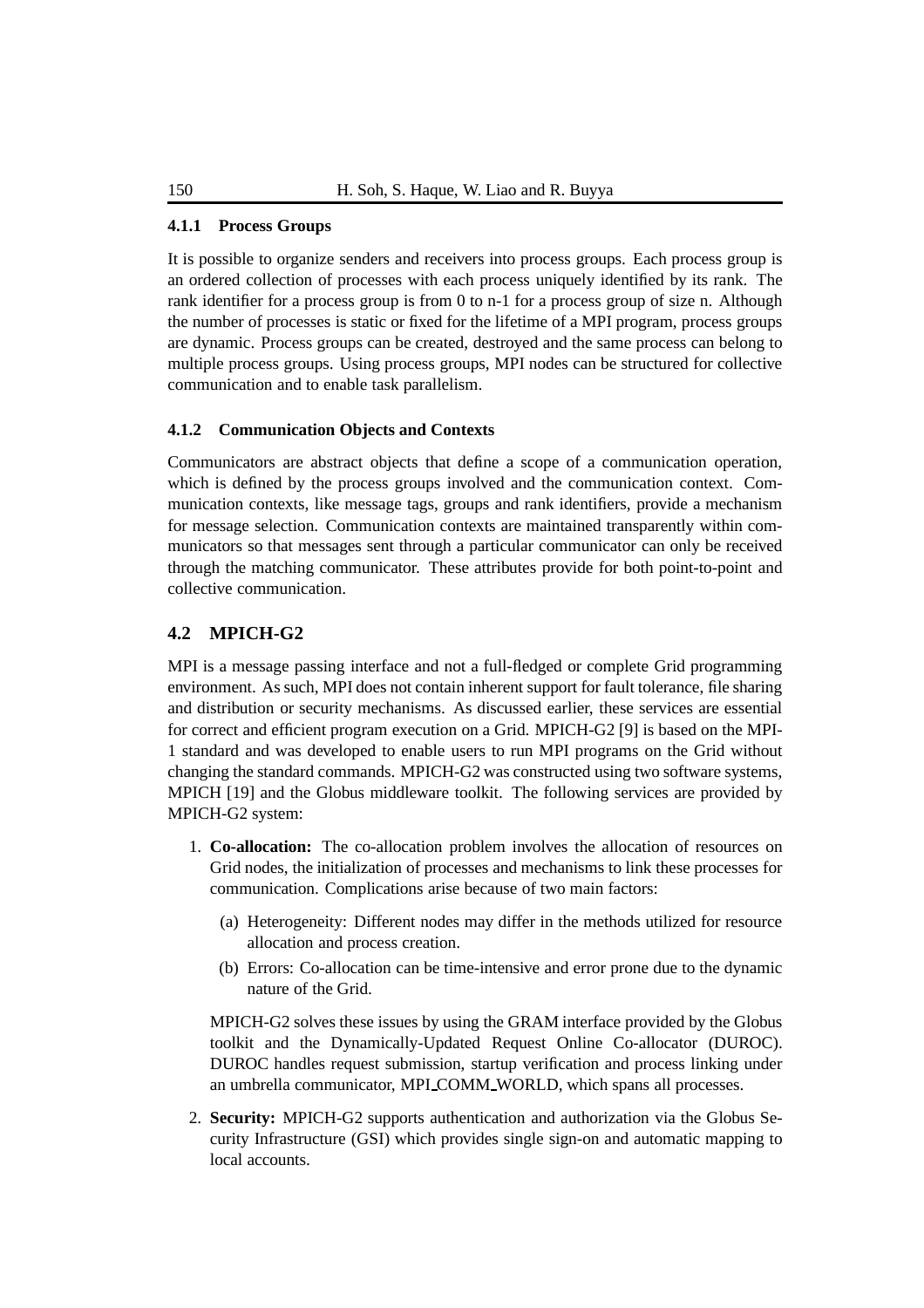- 3. **Executable staging and results collection:** Once the proper security protocols have been observed, executables are transferred to remote nodes via the Globus Access Secondary Storage (GASS) service. GASS is also used to collect standard output and error streams.
- 4. **Communication:** The Nexus library provided by the Globus toolkit is used to link processes together allowing them to communicate via TCP/IP in the wide area, shared memory within a cluster and vendor specific protocols within a cluster.
- 5. **Monitoring:** The GRAM callback functions are used to detect process termination and the GRAM API control functions allow for the termination of processes.

# **5 REMOTE PROCEDURE CALLS**

This section gives an overview of the GridRPC standard [10] [20] and the Ninf-G GridRPC implementation [21]. Remote Procedure Calls (RPC) methods are not too different from the message passing concept discussed in the previous section. However, instead of sending messages through the use of various arguments to a library call, interaction is based on function calls. As such, communication between distributed processes is more of a language construct. One of the key benefits is that the receiver does not have to directly interpret messages.

### **5.1 GridRPC**

GridRPC seeks to combine the standard RPC programming model with asynchronous course-grained parallel tasking. In the GridRPC model, there exist three major types of entities as illustrated by Figure 5 (adapted from [20]); the client, service and registry.



Figure 5: The Basic GridRPC model. Adapted from [20].

Clients make use of services which have registered themselves with a proper registry. When an RPC client performs a look-up for a desired service, the registry returns a *function handle*. The function handle represents a mapping from a flat function name string to an instance of that function on a Grid node. The client then can make a RPC call using that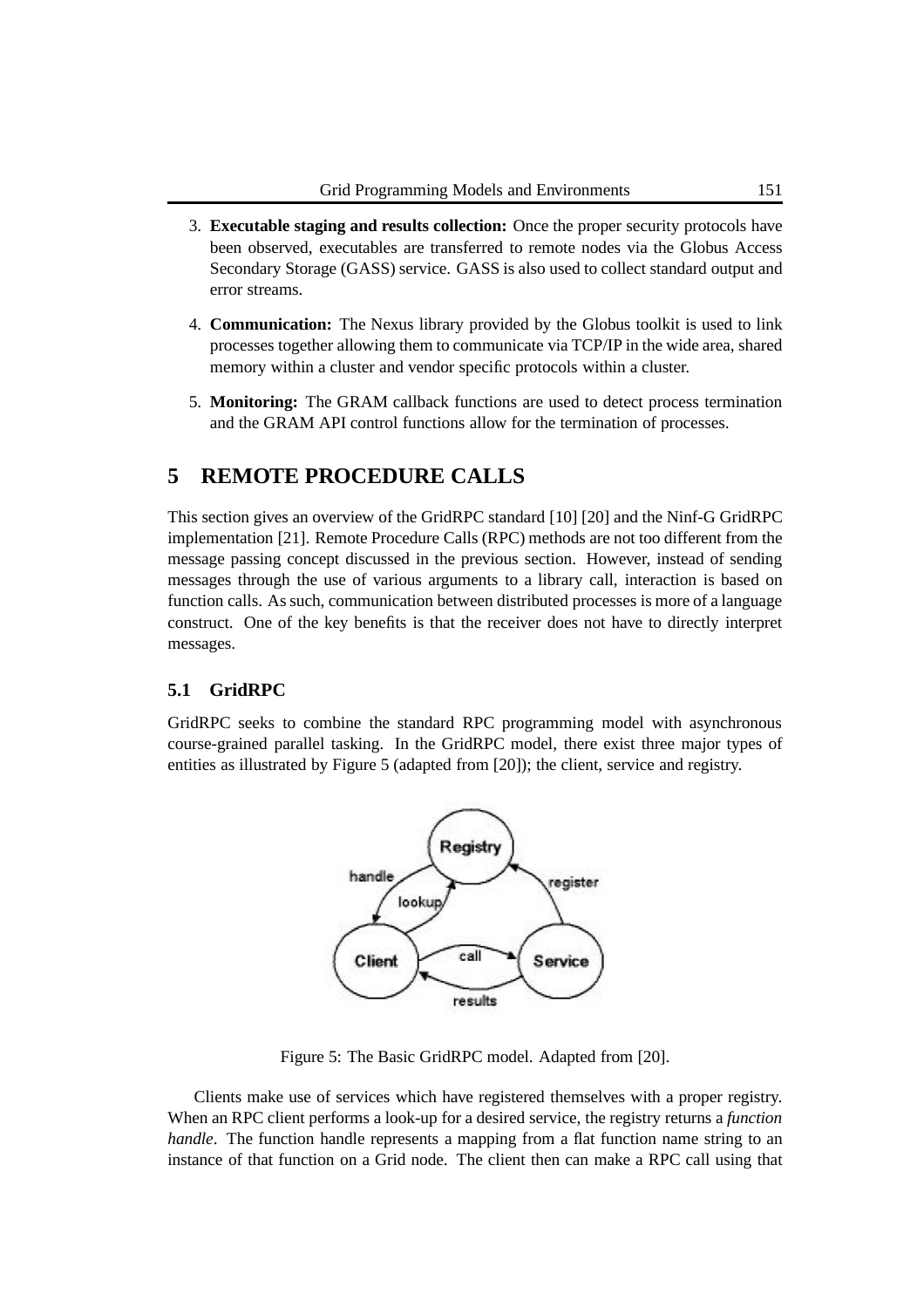function handle to execute the function, which returns results after it completes. Another term we have to be familiar with is the *session ID* which is an identifier representing a specific *non-blocking* GridRPC call. The GridRPC API provides multiple data types and methods for function initialization, creation and destruction of function handles, function calls, asynchronous waits and error reporting. We direct readers wanting a full description of these API functions to the GridRPC model and API document [15].

### **5.2 Ninf-G GridRPC system**

Ninf-G was designed by researchers at the National Institute of Advanced Industrial Science and Technology and the Tokyo Institute of Technology to simplify the development of large-scale Grid programs. Ninf-G was built as a GridRPC layer on top of the Globus Toolkit as illustrated in Figure 6 [21] and utilizes GRAM to invoke remote executables, MDS to publish internation information and file paths of components, Globus I/O for communication and GASS for results and error collection.



Figure 6: The Ninf-G GridRPC System.

The Ninf-G client APIs provide the following functions:

- 1. **Initializing and Finalizing functions** similar to that of MPI.
- 2. **Function Handle Management functions** that allow for the creation and destruction of function handles.
- 3. **GridRPC Call functions** that can be blocking or non-blocking and may use a variable number of arguments or an argument stack.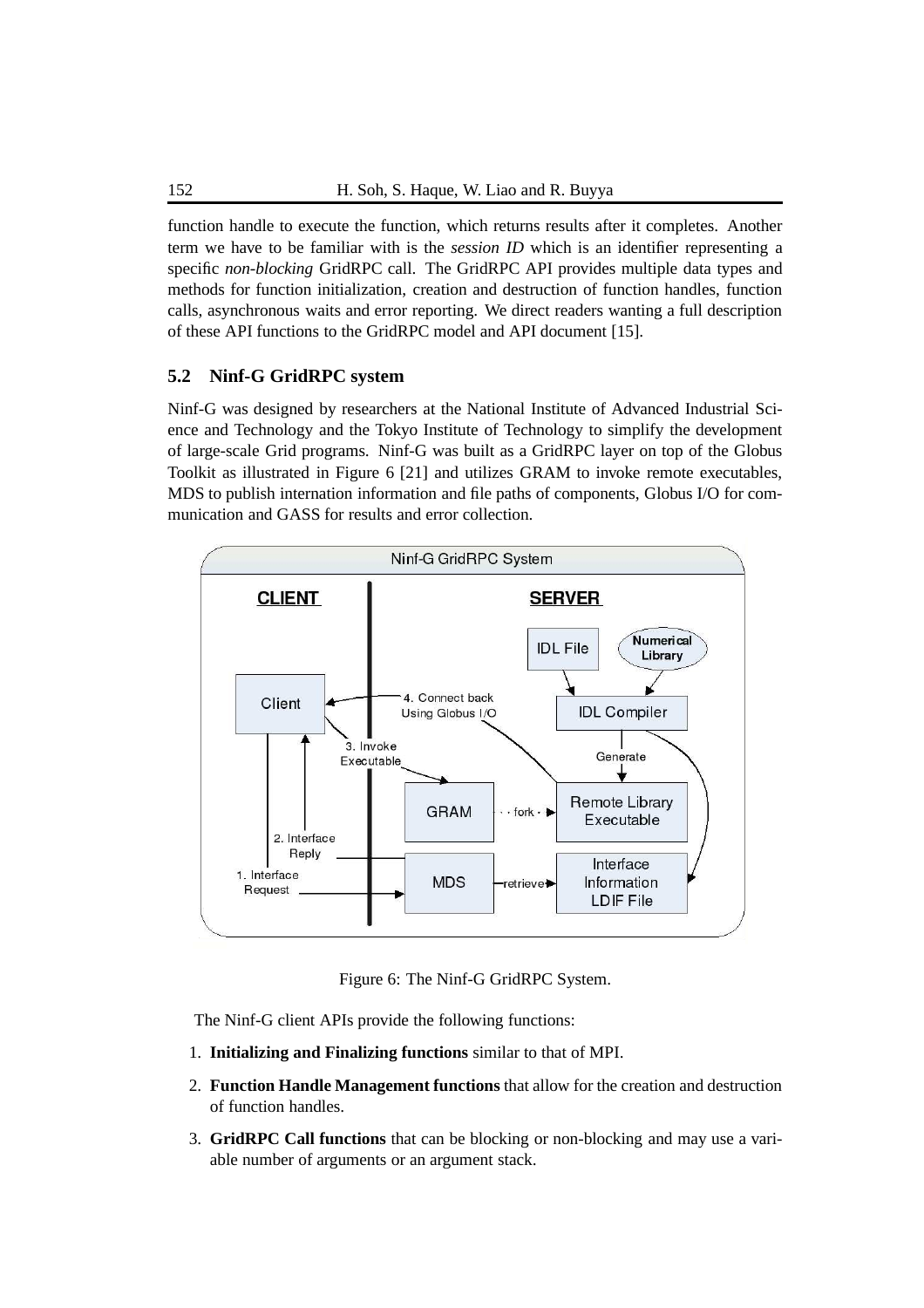- 4. **Asynchronous GridRPC Control Functions** that are used to probe or terminate outstanding non-blocking function calls.
- 5. **Asynchronous GridRPC Wait functions** that are used to wait instead of polling on a set of session IDs.
- 6. **Error Reporting functions** that provide error codes and human-readable error descriptions in the event on an error.
- 7. **Argument Stack functions** such as *push* and *pop* that allow for the run-time construction of arguments.

#### **5.2.1 Server-Side Library Interface Information**

The Ninf Interface Description Language (IDL) is used to specify interface information for Grid libraries hosted on servers. The IDL file specifies the Grid functions that can be called, which arguments are input or output, argument types as well as information needed to compile and link the necessary libraries. The IDL files can be compiled into stub main routines and makefiles. To provide access to libraries or applications over the Grid using Ninf-G, four main steps are required:

- 1. Create an IDL interface file for the library function or application.
- 2. Compile the IDL file and generate a stub main routine and a makefile for the remote program.
- 3. Compile the stub main routine and link it with the remote library.
- 4. Publish the necessary information (via MDS).

The final two steps are automatically performed by the makefile and no IDL handling is required on the client.

#### **5.2.2 Utilizing GridRPC**

Invoking the relevant functions published by the remote libraries involves three main steps. The client performs a query to the MDS and obtains the interface information along with an executable pathname that was registered. Following this, the client and server mutually authenticate each other using GSI and the client invokes the remote executable. Finally, the remote executable callbacks to the client utilizing the Globus I/O for further communication (e.g. parameter transfer and error reporting).

# **6 BAG OF TASKS**

The Bag of Tasks (BoT) paradigm involves treating applications as being composed of independent tasks that can be performed in parallel. An example of a BoT model is the parameters sweep, which distributes the same program across multiple Grid nodes to work on different parameters. Such processes may require the services of shared resources such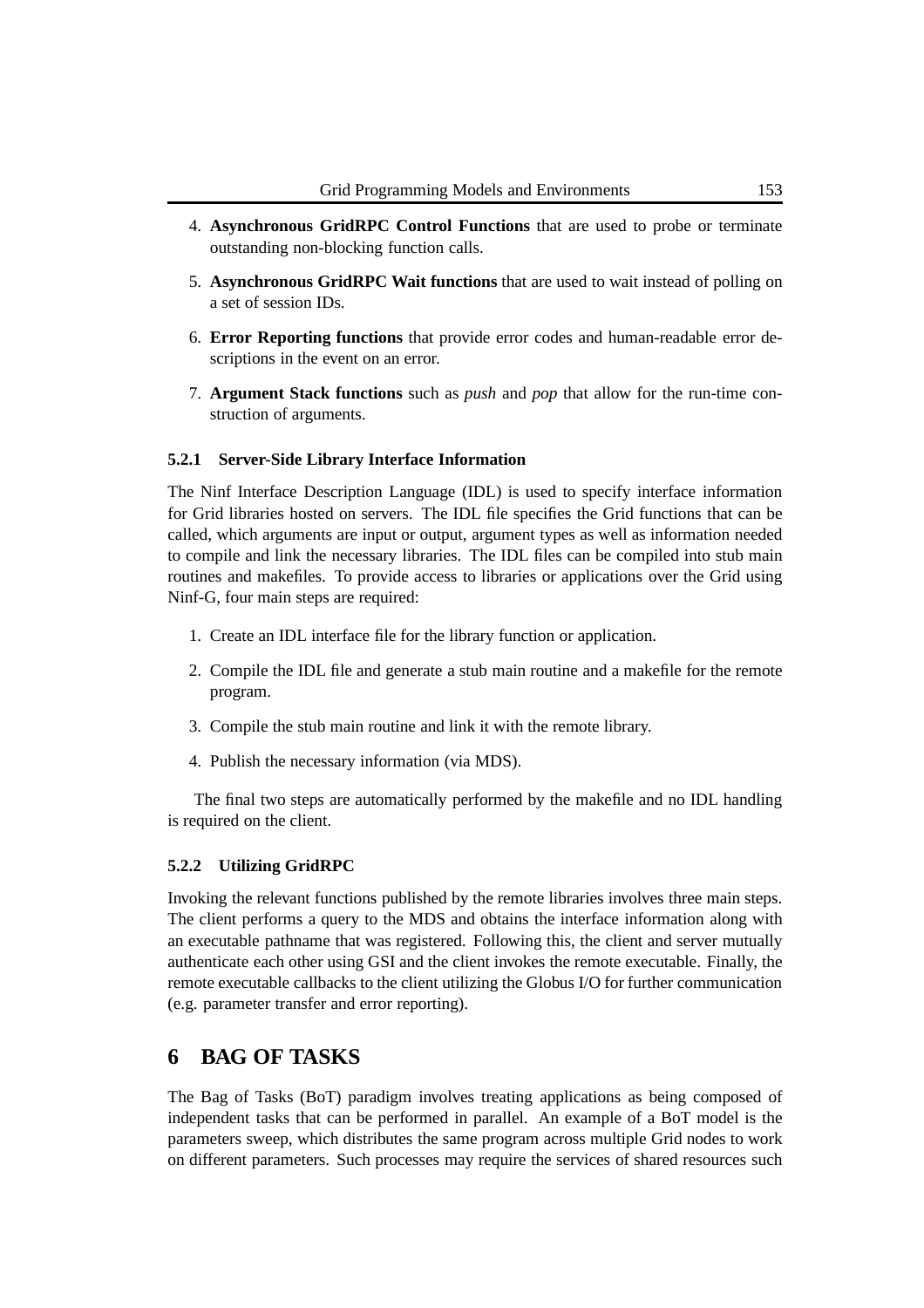as databases or authentication servers. Examples of a successfully developed parameter sweep applications include a molecular modeling application using the Nimrod-G resource broker [7] for drug discovery [22] and a high energy physics (HEP) application modeling the decay of B-mesons using the Gridbus Broker [6] [7]. The following subsection details the Gridbus Broker but similar principles underly the Nimrod-G broker. We direct readers wanting more information regarding Nimrod-G to [7].

### **6.1 Gridbus Broker**

The Gridbus Broker [11] [12] is a software resource that allows users to access heterogeneous Grid resources transparently. Implemented in Java, it provides a variety of services including resource discovery, transparent access to computational resources, job scheduling and job monitoring. The Gridbus broker transforms user requirements into a set of jobs that are scheduled on the appropriate resources, managing them and collecting results. Figure 7 [12] illustrates the possible interactions the Gridbus broker can participate in.



The Gridbus broker works with middleware such as Globus, UNICORE, Alchemi; JobManagers such as Condor, PBS; Data catalogs and also Data storage systems such as the Replica Catalog and SRB.

Figure 7: Gridbus broker block diagram [12].

#### **6.1.1 Design**

The Gridbus broker was designed based on object-oriented principles to be simple, modular, reusable, extendable and flexible. There are six main design entities within the Gridbus broker: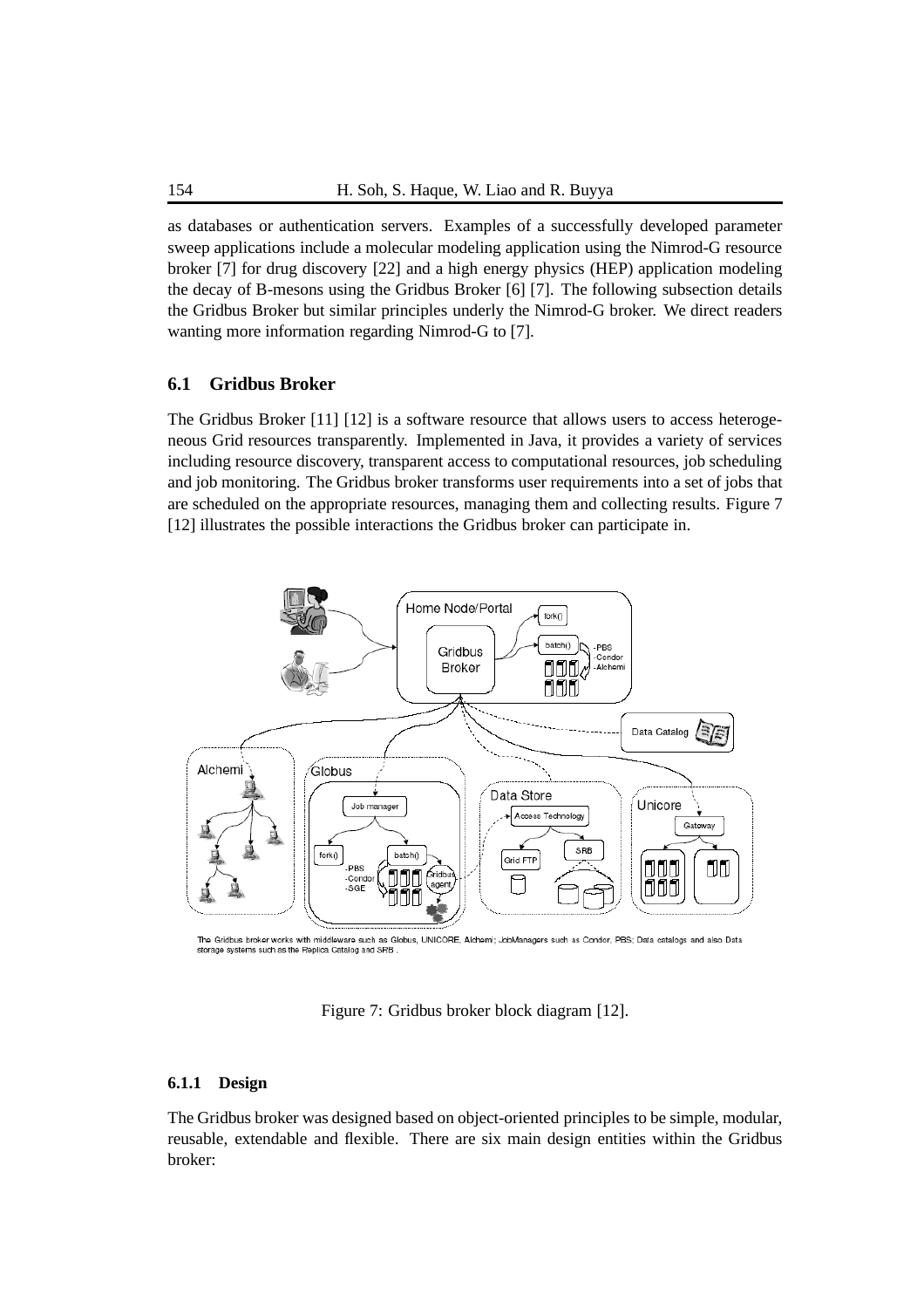- 1. **Compute Server:** This entity describes a computational node on the Grid, specifying relevant properties such as middleware, architecture and operating system. The entity also implements a monitor for tracking the rate of progress through the number of jobs that have finished, failed or are currently executing.
- 2. **Job:** A job is an abstraction for a unit of work submitted to a Grid node for execution. A job consists of *variables* and a *task*. Variables specify the parameters associated with the job. The task is a description of what is to be done on the compute server and consists of *commands*. A command is one of either three types; Copy, Execute or Substitute. The Copy Command and Execute Command are fairly self-explanatory. The Copy Command copies a file from the source to a remote node (and vice versa) and the Execute Command executes a specified program on the remote node. The Substitute command tells the broker to substitute values for variable names in text files, automating the generation of configuration files for each job.
- 3. **Data Hosts:** Data hosts describe nodes that contain data files with specifics such as file access protocols and file paths.
- 4. **Data Files:** Data Files link to the Data Hosts that store the file and specify properties of input files such as size and location.
- 5. **Farming Engine:** The farming engine is the central component that maintains the overall state of the broker. It contains all the job and server collections and interacts with external applications.
- 6. **Scheduler:** The scheduler is responsible for distributing jobs to Grid nodes. It is middleware independent and is capable of scheduling jobs based on metrics that are not platform-dependant.

### **6.1.2 Architecture**

The broker consists of three main sub-systems; the Application Interface, the Core and the Execution sub-systems. A high level overview of the three subsystems is shown in Table 2. Figure 8 [12] illustrates the Gridbus broker architecture.

#### **6.1.3 Grid Programming with the Gridbus Broker**

The Gridbus broker provides an Application Program Interface (API) that allows users to program the broker and use its services in a user-developed Java application. Developing a Java application that utilizes the broker is relatively simple. It is first necessary to create an instance of **GridFarmingEngine**. The broker's properties can be configured via the broker configuration file (Broker.properties). If no configuration file is found, default values are used. A listing of default values and their properties can be found in the Gridbus broker manual [12]. It is then necessary to set up jobs and servers. There are two methods of achieving this: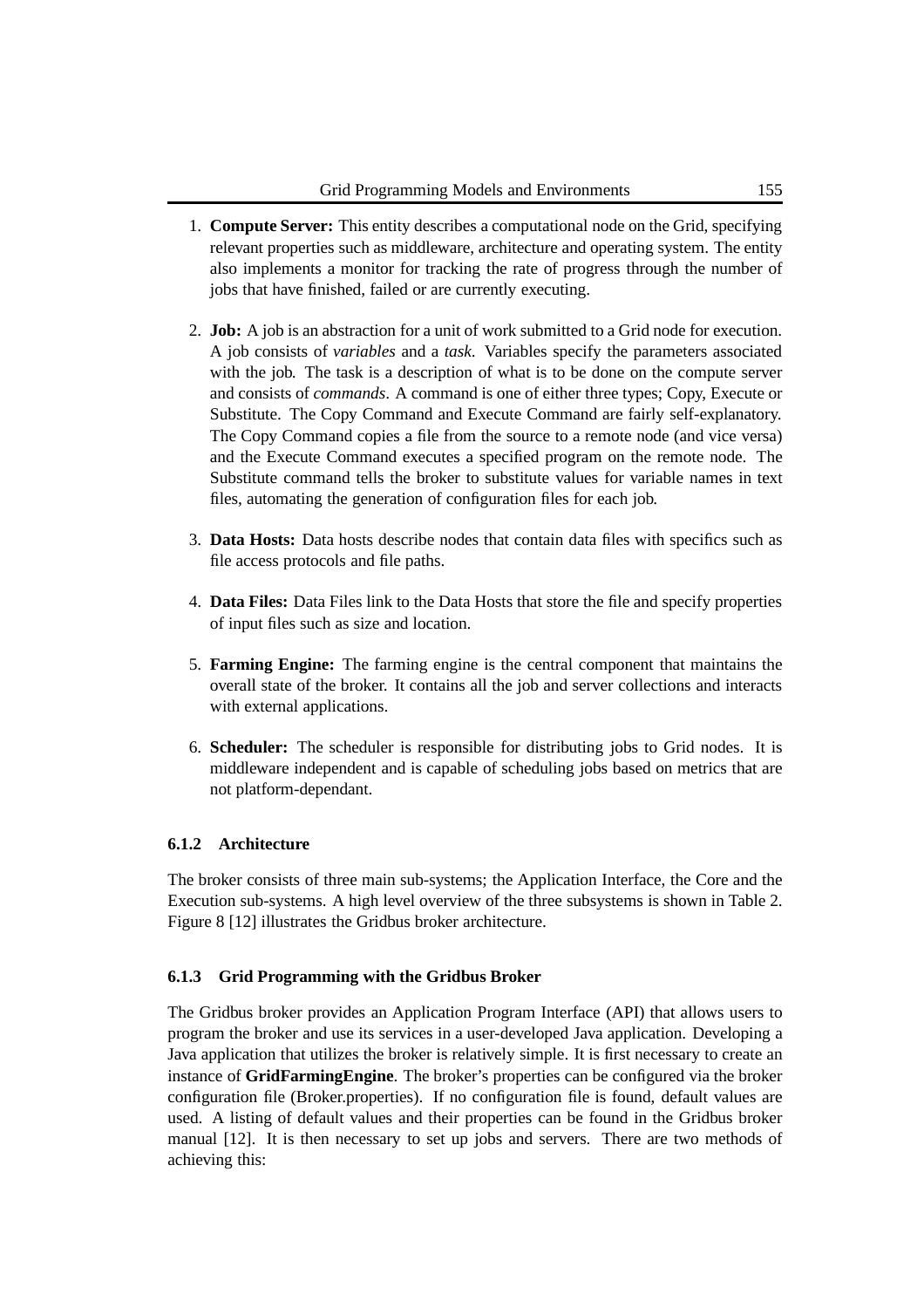| Sub-system                   | <b>Description</b>                                                                                                                                      |
|------------------------------|---------------------------------------------------------------------------------------------------------------------------------------------------------|
| <b>Application Interface</b> | • Accepts input to the broker consisting of an application-<br>description (tasks and associated parameters with values)<br>and a resource description. |
| Core                         | • Converts application-descriptions to job entities.<br>Converts resource-descriptions into server entities, which                                      |
|                              | represent grid nodes.<br>• Evaluates task and data requirements to discover appropri-<br>ate resources.                                                 |
|                              | • Schedules jobs and submits using the execution sub-<br>system.                                                                                        |
|                              | • Updates the book-keeper using the job monitoring compo-<br>nent of the execution sub-system.                                                          |
| <b>Execution</b>             |                                                                                                                                                         |
|                              | Interacts with the Scheduler.                                                                                                                           |
|                              | • Submits jobs to the remote grid via the actuator compo-<br>nent.                                                                                      |
|                              | Provides job monitoring services.                                                                                                                       |

Table 2: The three main sub-systems of the Gridbus Broker.

- 1. The simpler method is to create an application-description  $file<sup>1</sup>$  and a resource list file and provide these filenames to the Farming engine.
- 2. The more flexible method of using the **Task**, **Command** and **ServerFactory** APIs. Details on using these APIs follow.

To use the API method, first instantiate a new **Job** object and call **Job.setJobID()** to set the job's identification. Then set up the commands that need to be run. The commands objects which are available are the copy commands (**CopyCommand**, **MCopy**<sup>2</sup> and **GCopy**), the **ExecuteCommand**, and **SubstituteCommand**. All three types provide methods that allow the user to set member variables necessary for proper execution (e.g. **Copy-Command.setSource()** and **CopyCommand.setDestination()**). These commands are then added to a created **Task** object via **Task.addCommand()**. After all the commands have been added, the task is provided to the **Job** object using **Job.setTask()**. Variables can be

<sup>1</sup>Application-description files are written in XPML format.

 $2$ Instructs the broker to copy multiple files using wildcards. More information available in the broker API at http://www.gridbus.org/broker/2.0/docs/.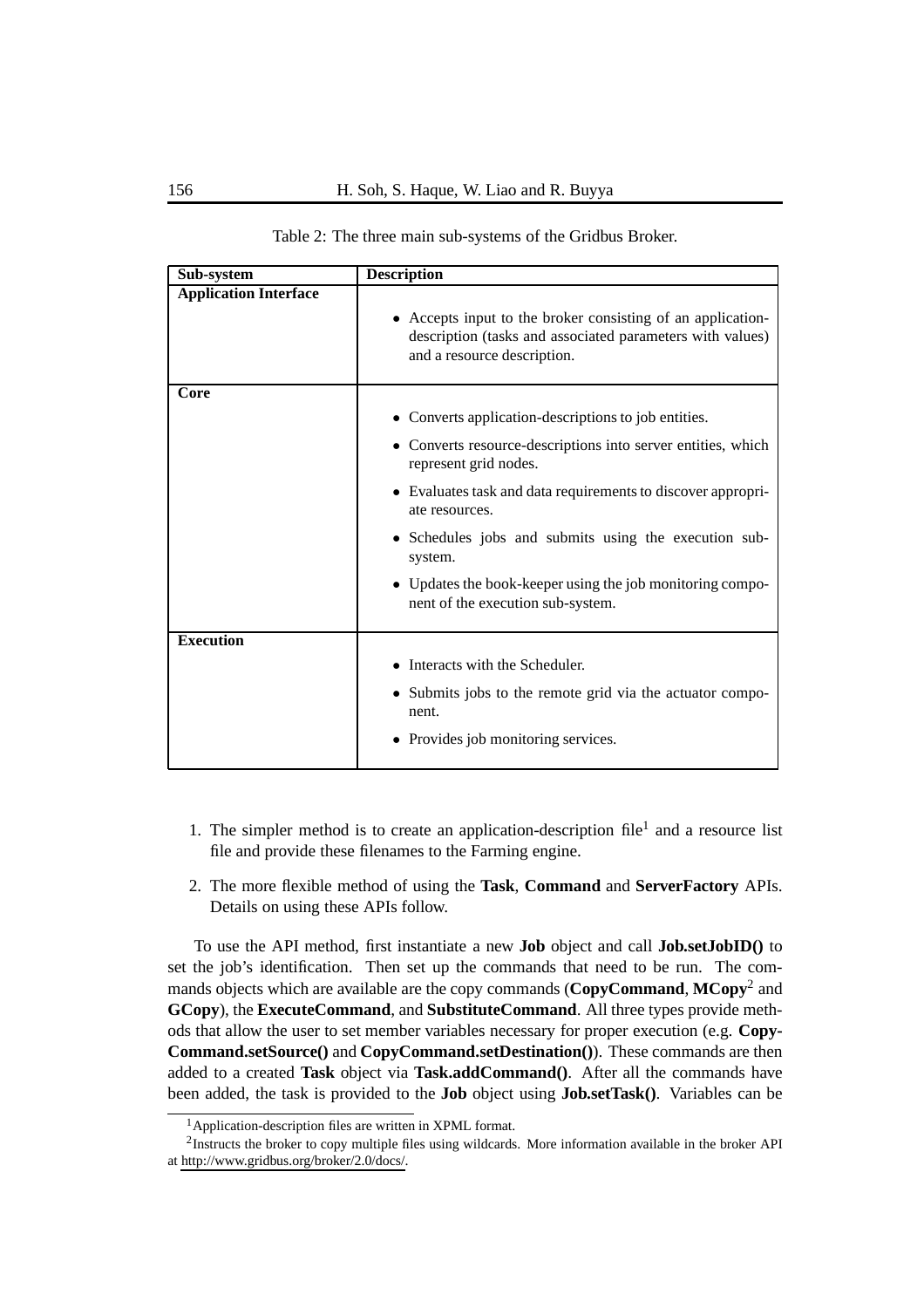

Figure 8: Gridbus broker Architecture.

added to the **Job** object using **Job.addVariable()**. Finally, the job is added supplied to the **FarmingEngine.addJob()** method.

Server resources are supplied to the farming engine, **GridFarmingEngine.addServer()**, as **ComputeServer** objects. A **ComputeServer** object can be generated via **ServerFactory.getComputeServer()** method (e.g. **ComputeServer** cs **= ServerFactory.getComputeServer(** "globus2.4" **,** "belle.cs.mu.oz.au"**)**). We can now schedule the jobs using GridFarmingEngine.schedule(). It is possible to set up the scheduling method or even define a new scheduler by using the **GridFarmingEngine.setScheduler()** method.

The Gridbus broker also provides an API for modifying the broker but this is outside the scope of this chapter and is detailed in [12].

# **7 DISTRIBUTED OBJECTS**

Most readers should be familiar with object oriented programming. Object oriented programming or OOP is a widely used computer programming paradigm where computer pro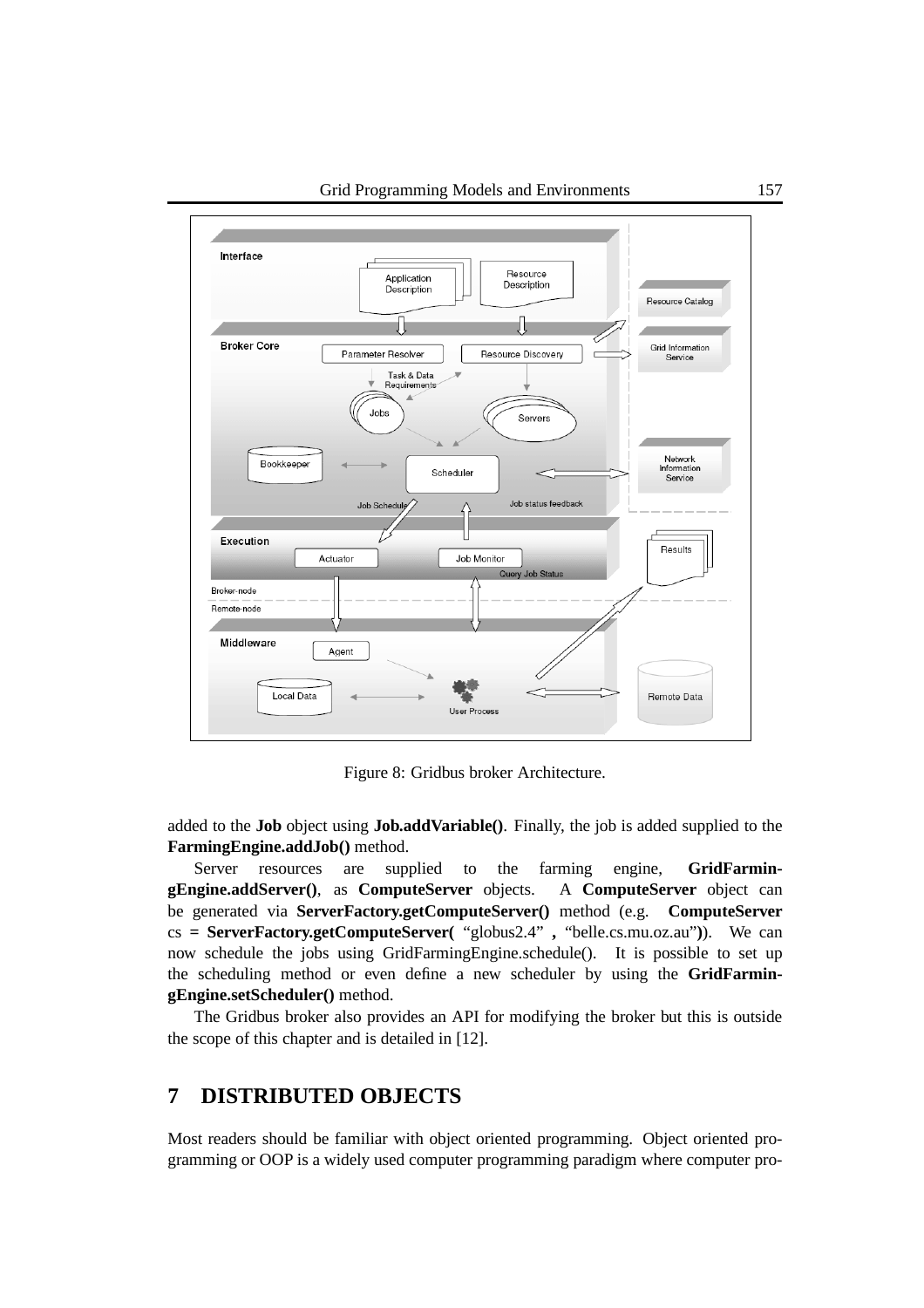grams are viewed as collections of individual units called *objects*. Objects are run-time entities instantiated from classes which encapsulate data and functions. Java is an example of an object oriented programming language. Examples of object-oriented programming languages include Java and C++. Distributed objects are objects that are distributed across multiple computing systems, communicating via messages across some communication network. In the context of Grids, these objects may be located across multiple organizations connected via the Internet.

#### **7.1 ProActive**

ProActive [23] extends Java with a Grid API library for the creation, execution and management of active distributed objects with the intention of simplifying parallel computing on LANs, clusters and Internet Grids. ProActive is composed of only standard Java classes and requires no changes to the Java Virtual Machine (JVM) allowing Grid applications to be developed using standard Java code. The ProActive library is based on an Active Object Pattern which is a standard method of encapsulating a remote object, a thread, an actor, a server and a secure mobile entity. In addition, ProActive features group communication, object oriented Single Program Multiple Data (OO SPMD), distributed and hierarchical components, security, fault tolerance, a peer-to-peer infrastructure, a graphical user interface and a powerful XML-based deployment model.

### **7.1.1 Active Objects**

In standard Java, existing code has to be extensively modified to transform local objects into distributed objects, presenting a barrier to developers. ProActive provides simple methods of transforming standard objects into Active objects which possess synchronization capabilities and location and activity transparency. Grid Applications are structured into subsystems, each of which is composed of a single active object and a number of passive objects. Each active object consist of Passive objects are not shared between subsystems. Active objects are composed of two objects, namely a *body* and a standard Java object, and can be created on any host involved in the activity. The body receives stores and executes calls (requests) made to the object. Calls are stored in a queue of id no synchronization policy id provided, manages them in a first-in-first-out (FIFO) manner. The authors note that no parallelism is provided inside of an active object.

#### **7.1.2 Migration and Group Communication**

Any active object is capable of migration, which is either self-triggered or initiated by an external agent. All referenced passive objects would also be migrated. Migration relies on serialization and hence, all active objects implement the serializable interface. ProActive implements a simple scheme for enabling group communication. Groups can be easily created and method calls to a group of objects are broadcasted to all members by default. However, it is also possible scatter parameters through the use of the member's rank in a group. Additionally, group communication can be used to simulate MPI-style collective communication within the OO SPMD programming model.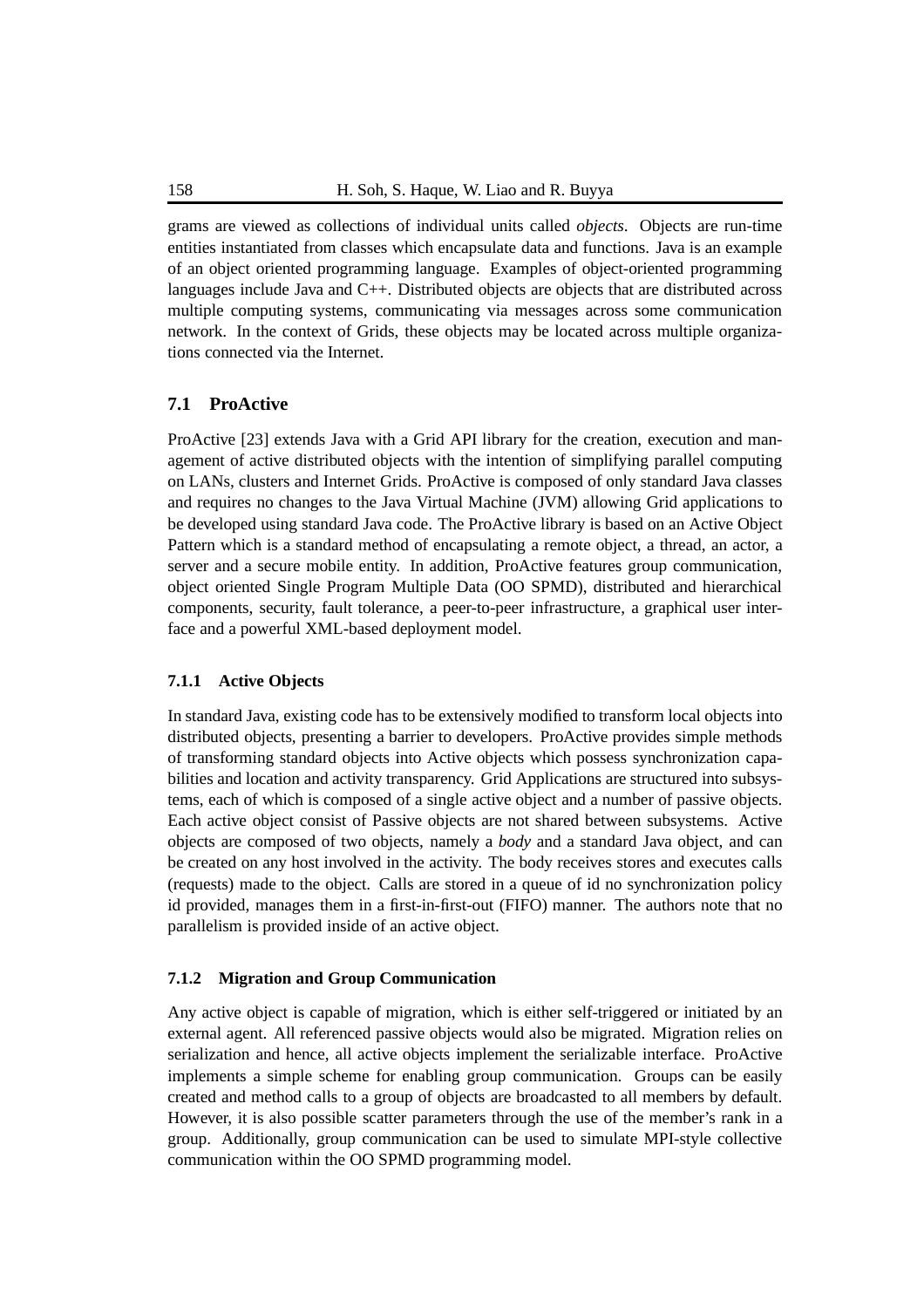# **7.1.3 Security**

ProActive provides a set of security features that can be used transparently by applications. These features include communications authentication, integrity and confidentiality, migration security, hierarchical security policies and dynamic policy negotiation. The security framework allows for the dynamic deployment of applications and the automatic configuration of security in accordance with the deployment. Each active object has a distinguished element, termed the *root*, which is the only entry point. As such, all other objects within the subsystem are passive objects and cannot be referenced directly. Access is based on the Public Key Infrastructure (PKI) with each entity possessing its' own certificate and a private key generated from the certificate of the user. Additionally, ProActive allows for all RMI and HTTP communication to be tunneled through SSH. As such, all communication can be encrypted and firewalls blocking RMI ports can be bypassed.

#### **7.1.4 Fault Tolerance**

ProActive provides a fault-tolerance through a fully-transparent Communication-Induced Checkpointing protocol. Active objects are made persistent through the use of serialization and hence, an object checkpoint consists of a serialized copy of the object and protocolrelated information. Each persistent object has to checkpoint at least every TTC (Time to Checkpoint) seconds. A global state is formed when all objects have been checkpointed. In the event of a failure, the system restarts from the global checkpoint. The TTC value is user-defined and can be set to balance the overhead associated with frequent check-pointing and the smaller roll-back time associated with more recent global states.

#### **7.1.5 Web Services Functionality**

Active objects can be exported as web services and as such, can be called from any web service language including C#. A web service is a software entity that can be exposed, discovered and accessed by heterogeneous resources over a network in a standard way. ProActive utilizes the SOAP Engine and HTTP servers to enable this functionality.

# **8 DISTRIBUTED THREADS**

Thread programming is a well developed model and is used extensively, even on single processor machines to simplify application development. One can think of threads as light weight processes. For example, a single program could consist of two threads: one to manage the graphical user interface (GUI) and another to perform the actual computations. Distributed threads are threads that span multiple address spaces [24]. In this section, we discuss two programming environments, Alchemi [8] [20] and the GridThread Programming Environment (GTPE) [25], that utilize the distributed thread model.

# **8.1 Alchemi**

Alchemi [13] [26] is Microsoft .NET Grid computing framework, consisting of serviceoriented middleware and an application program interface (API) geared towards simple,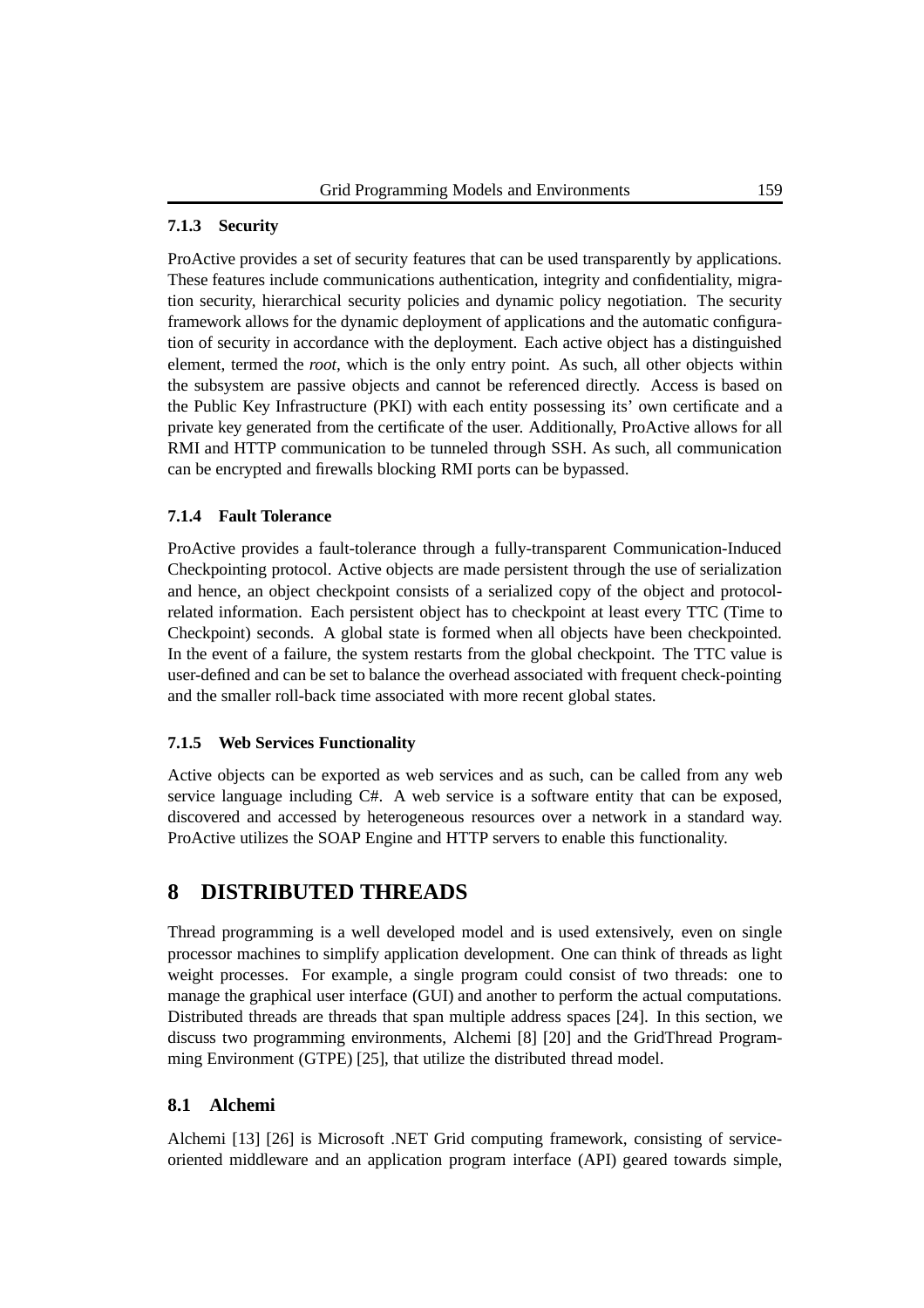rapid Grid software development. Alchemi is based on the master-worker parallel programming paradigm and implements the concept of Grid threads. A Grid thread is essentially a thread object capable of running on distributed nodes and is the smallest unit of parallel execution. Hence, an Alchemi Grid application consists of multiple Grid threads.

#### **8.1.1 Owner, Manager, Executor and Cross-Platform Manager**

Alchemi consists of four major distributed components described in Table 3. Figure 9 [26] illustrates the interactions between the components.

| <b>Component</b>              | <b>Description</b>                                          |
|-------------------------------|-------------------------------------------------------------|
| Owner                         | Executes applications created with the Alchemi API.         |
|                               | Submits threads to the Manager and collects completed       |
|                               | threads.                                                    |
| <b>Manager</b>                | Schedules and manages the execution of threads on execu-    |
|                               | tors.                                                       |
|                               | Tracks of the availability of executors.                    |
| <b>Executor</b>               | Accepts and executes threads from the Manager.              |
|                               | Can be configured to be dedicated or non-dedicated (Ded-    |
|                               | icated Executors expose an interface so that the Manager    |
|                               | may communicate with it directly. Non-dedicated Execu-      |
|                               | tors perform work on a voluntary basis and poll the Manager |
|                               | for threads to execute).                                    |
| <b>Cross-Platform</b><br>Man- | A sub-component of the Manager.                             |
| ager                          | A web-services interface that enables Alchemi to manage     |
|                               | the execution of platform independent grid jobs.            |

Table 3: The four main components of the Alchemi Framework.

Grid thread scheduling is performed by the Manager and is performed on a Priority and First Come First Served (FCFS) basis. Priorities can be specified when threads created within the Owner (defaults to highest priority if none is specified). Alchemi can be deployed as a hierarchical multi-cluster system with one Manager passing threads to another Manager (defined as the Intermediate-Manager) for execution. As an Intermediate-Manager receives a thread from higher-level Managers, the thread's priority level is reduced by one unit. This serves to allow resources within one administrative domain (managed by a Manager) to be shared without creating a significant impact to local users.

### **8.1.2 Grid Application Programming with Alchemi**

Alchemi<sup>3</sup> provides a .NET Software Development Kit (SDK) consisting of standard classes and an API. An Alchemi Grid application consists of two parts:

<sup>&</sup>lt;sup>3</sup>A good tutorial on programming with Alchemi can be found at the Alchemi Documentation at http://www.alchemi.net/doc/0 6 1/index.html.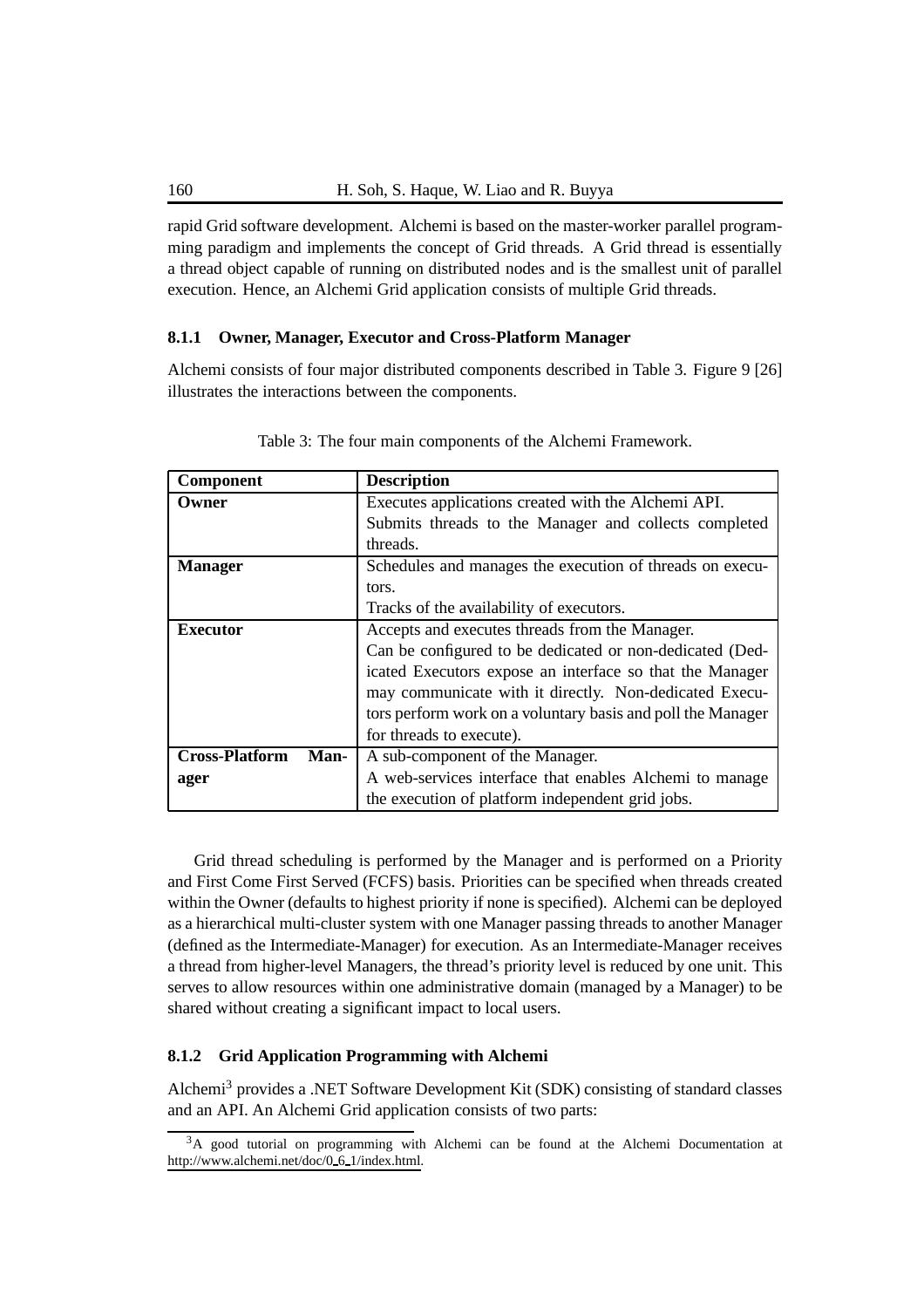

Figure 9: The interactions between the four main components of the Alchemi Framework.

- 1. "Local Code" which creates a Grid application and runs threads and
- 2. "Grid Code" which is executed remotely i.e. a Grid thread class<sup>4</sup>.

To create a Grid thread class, derive a new class from the **Alchemi.Core.GThread** class. It is necessary to override the **void Start()** method and add the **Serializable** attribute to the class. Then additional modifications (e.g. addition of member functions etc.) can be made to the derived class to perform the necessary computations.

The "Local Code" portion executes on the owner and can be implemented in a variety of ways. The standard method is to create a **GApplication** object with the host and port number provided to the constructor. It is then necessary to create a **ModuleDependency** object and provide it with the module of the derived Grid thread class. The **ModuleDependency** object is added to the **Manifest** object within the **GApplication** object (i.e. **GApplication.Manifest**) via the **Manifest.Add()** method.

The derived threads are then instantiated. A **GThreadFinish** delegate which is called when the thread finishes executing is set for each thread (e.g. **myThread.FinishCallback = new GThreadFinish(ThreadFinished)**). The **ThreadFinished** function, as used in the example, is user-defined and may consist of code to perform cleanup operations or to save the results to disk. It is possible to define a delegate for each thread created. The threads are then added to the **GApplication** object via the **GApplcation.Threads.Add()** method.

As with the threads, we can set an application callback method by creating a **GApplicationFinish** object with the function passed to the constructor and setting the **Gapplication.FinishCallback** member variable. The application is then ready to be started via the **GApplication.Start()** method.

 $^{4}$ Inter-thread communication is currently not supported by the version of Alchemi (v.0.61) at the time of writing. It is then necessary to break the application into parallel threads that do not require constant communication with each other.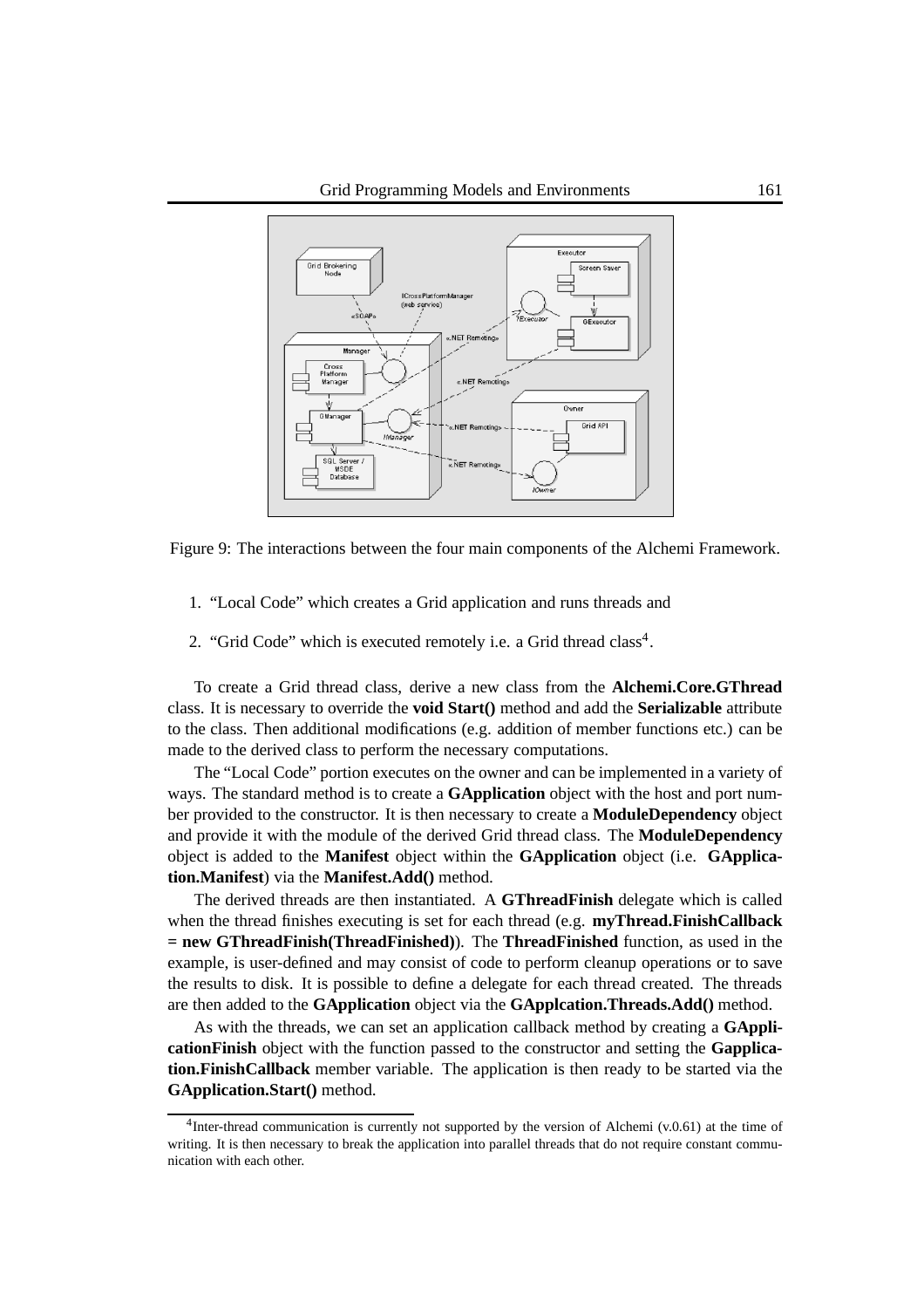### **8.2 Grid Thread Programming Environment (GTPE)**

The main objective of implementing GridThreads library for Gridbus Broker was to minimize the entry barriers associated with Grid applications development. GTPE [25] is implemented in pure Java and consists of a thread library that interacts with the Gridbus broker to provide transparent access to Grid services. GTPE provides a finer level of application control as compared to working with coarse grained jobs and frees the developer from the complexities introduced by Grid resource management. Figure 10 illustrates an architecture block-diagram of GTPE. GTPE consists of two main components, the *GridApplication* class and the *GridThread* class.



Figure 10: Grid Thread Programming Environment (GTPE) Architecture.

The *GridThread* object forms the atomic unit of remote, independent work. All user defined Grid threads derive from the *GridThread* abstract base class. The subclass has to override the *start* and the *callback* methods. The *start* method is executed on the remote nodes and hence, the computational work intended for remote execution should be defined in this method. The *callback* method is executed at the local client node once the thread has finished executing on the remote node and has been transported back. The *callback* method can be used for a variety of functions including the aggregation of results and the reporting of thread completion to the user.

The *GridApplication* object is responsible for thread management and providing near-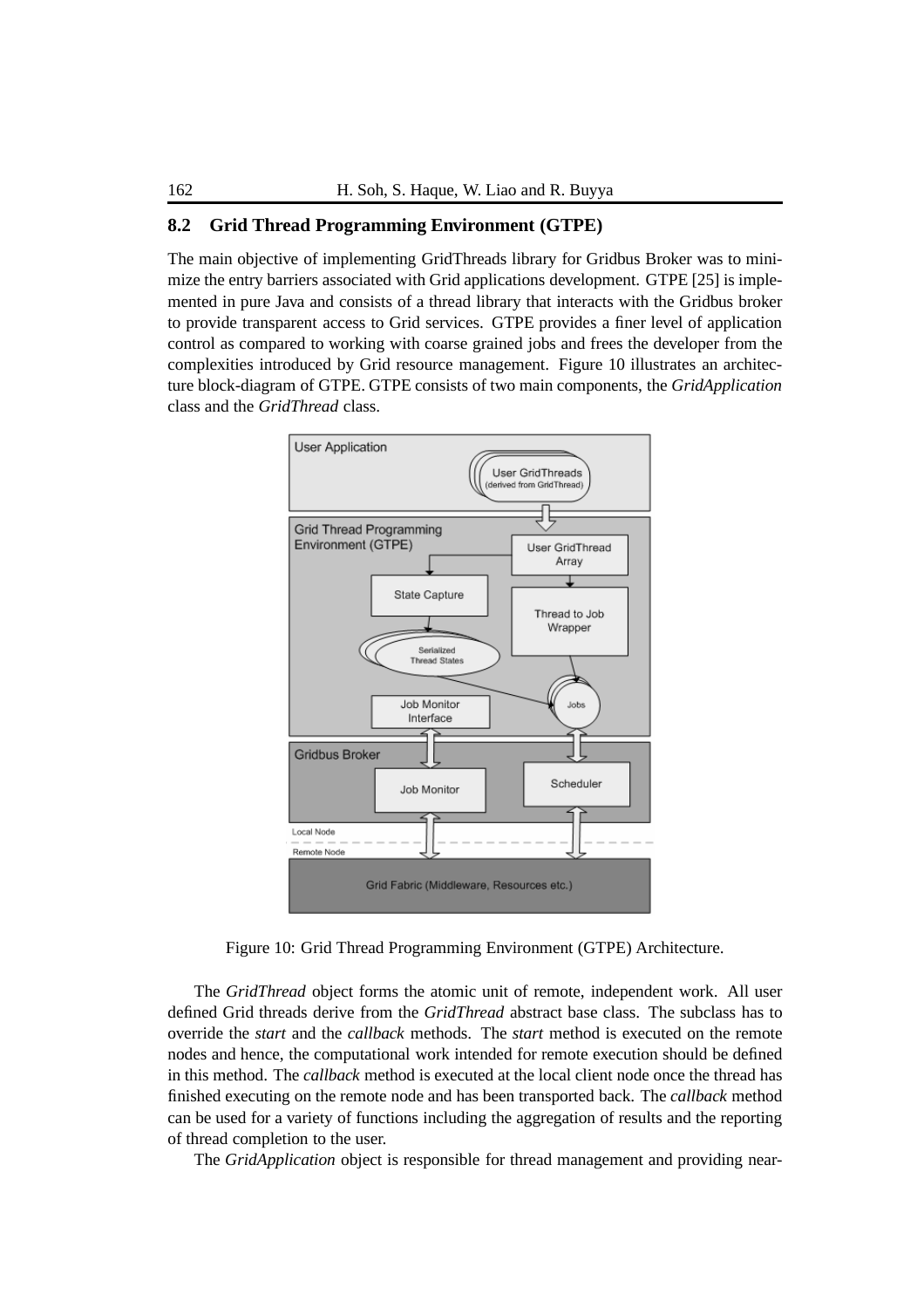transparent access to the Grid via the Gridbus broker. The class presents a single point of control to the programmer. *GridThreads* are added to a *GridApplication* object for execution on remote nodes. The GridApplication object provides mechanisms to capture and restore thread states, as well as job wrapping and thread monitoring services.

The Gridbus-Thread Programming Environment architecture is relatively simple and supports the aforementioned design objectives. GTPE is implemented in pure Java and as such, benefits from its "write-once-run-anywhere" model. User derived Grid threads are inherently portable and able to run on any system which provides access to a Java Virtual Machine. Performance is supported via dynamic scheduling and modern Java compilers, which are able to able to generate Java code capable of execution speeds comparable to traditional high-performance languages [27] . Secure access and job submission to remote nodes is supported via the Gridbus broker and thread monitoring provides a mechanism for detecting thread failures on remote nodes.

#### **8.2.1 Resource Discovery and Access**

Version 2.0 of the Gridbus broker (and hence, GTPE) supports the following a range of middleware for computational resources (Globus v2.4 and v3.2, Alchemi v0.8, and Unicore Gateway v41) and data resources (SRB v3.x and Globus Replica Catalog) [3]. If no resources are specified, a set of servers is loaded from a resource file (resources.xml), which specifies default resources and their attributes. The Gridbus broker manages access to these systems, providing secure access via proxies and credentials.

### **8.2.2 Thread Object State Capture and Job Wrapping**

To capture objects into a form which can be distributed, GTPE utilizes Java *serialization*. Serialization is automated by the GridApplication class and is transparent to the user application. However, it is possible for application developers to override the default serialization methods in their derived thread classes to specify optimized implementations that best suit their needs. When a thread is added to for execution on the Grid, it is immediately serialized to a state file with a unique filename. This state file is grouped together with the user derived GridThread class file (obtained using Java class inspection), and the GridThread class file. These files are wrapped into a Gridbus broker job along with the appropriate low-level copy and execute commands. The job object is then added to the Gridbus broker for scheduling and submission to a suitable Grid node.

#### **8.2.3 Thread Scheduling**

The Gridbus broker utilizes the concept of a *computational economy* [6] [22] and version 2.0 provides five different scheduling types; cost-optimized, time-optimized, cost-and-timeoptimized, cost-and-data-optimized and time-and-data-optimized [12]. If no scheduler is specified, GTPE defaults to using the cost-optimized approach.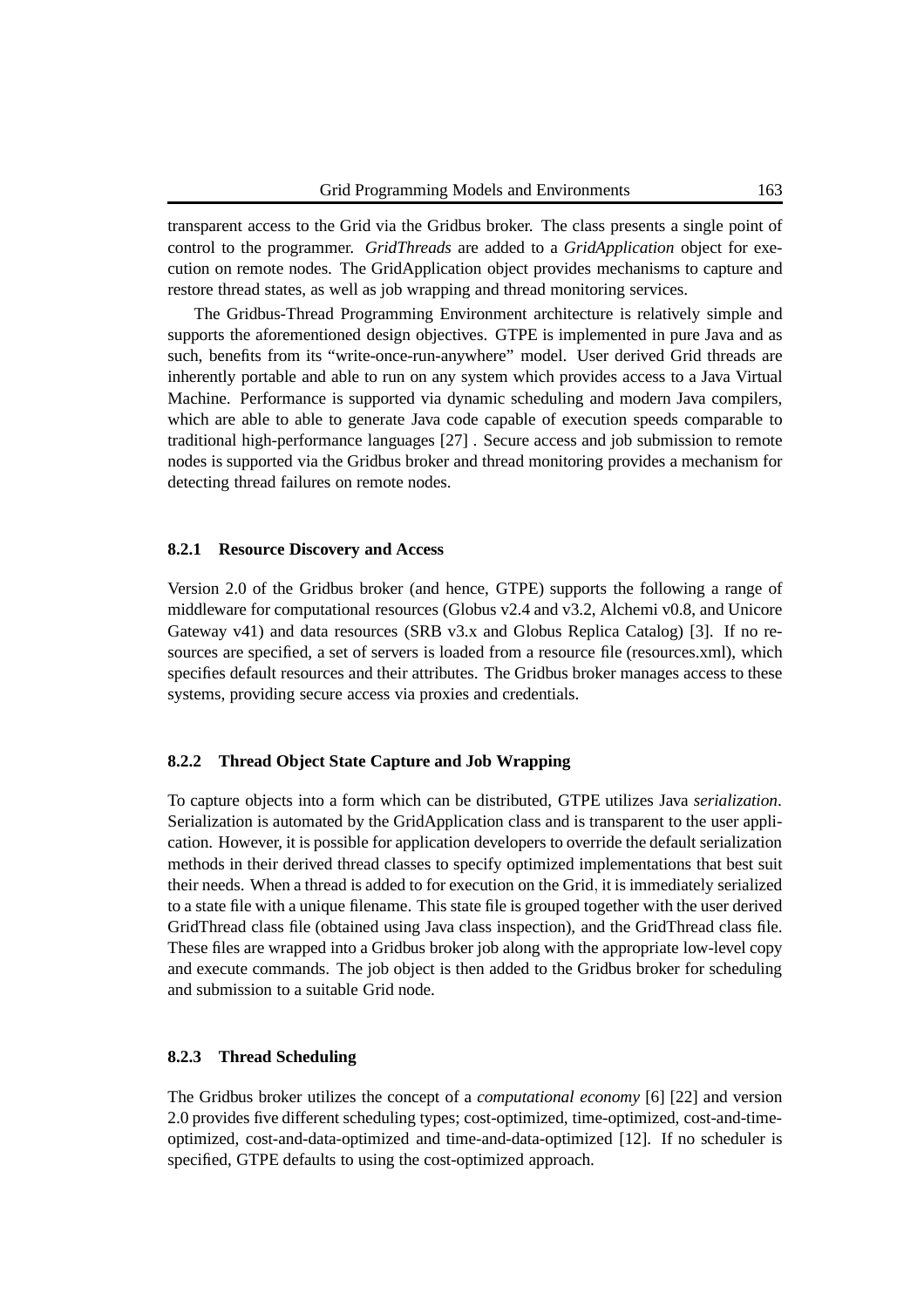#### **8.2.4 Thread Execution and Monitoring**

At the remote node, the appropriate user defined subclass is detected and the appropriate thread object instantiated via Java *reflection*. The thread is de-serialized to restore the thread's state and the thread's *start* method is invoked. When the *start* method returns, the thread's state is serialized to a file on disk and transported back to the local node. Each GridThread has an associated status variable which stores one of four possible execution states; *notsubmmited*, *running*, *finished* or *failed*. The default status is the *notsubmmited* state and remains unchanged while it is waiting for transport. When the thread has been submitted to the remote node, its status variable is updated to *running*. If a thread successfully completes, its state is updated by de-serializing the finished thread state file and its status is set to *finished*. If a thread fails during execution, an error report is generated and its status is changed to *failed*.

#### **8.2.5 Additional Functionality**

GTPE provides additional functionality to minimize the effort necessary to work with Grid threads. A simple barrier function is implemented allowing users to synchronize threads and the *getThreads* method is available for retrieving threads that have been added to the threads array. These methods are especially useful when aggregating results or performing some final analysis which requires all threads to have completed execution. Hence, unlike regular broker jobs, it is possible to work with updated threads after execution on a remote node. Additionally, the *stop* method is provided to terminate the scheduling and distribution of threads.

# **9 WORKFLOW**

A workflow is a collection of tasks that are executed in some pre-defined order to accomplish a goal. A classic example is the assembly line of a car factory. A Grid workflow is then just a workflow which is executed on the Grid. It should be noted that Grid workflows tend to involve long lasting execution tasks with a large data flow [28]. Grid workflow systems are designed to define, manage and execute Grid workflows. Figure 11 [28] gives an overview of the architecture of a Grid workflow system based on a reference model proposed in 1995.

# **9.1 Kepler**

Kepler [14] is a scientific workflow management system which allows scientists to design, execute and deploy workflows using a number of technologies including web and Grid services, Relational Database Management Systems (RDBMS) and local applications implemented in various programming languages. It is built on top of Ptolemy II, a mature software application developed at the University of California at Berkeley. Ptolemy II [29] is a Java-based component assembly framework with a graphical user interface called Vergil along with a set of Application Program Interfaces (APIs) for heterogeneous hierarchical modeling.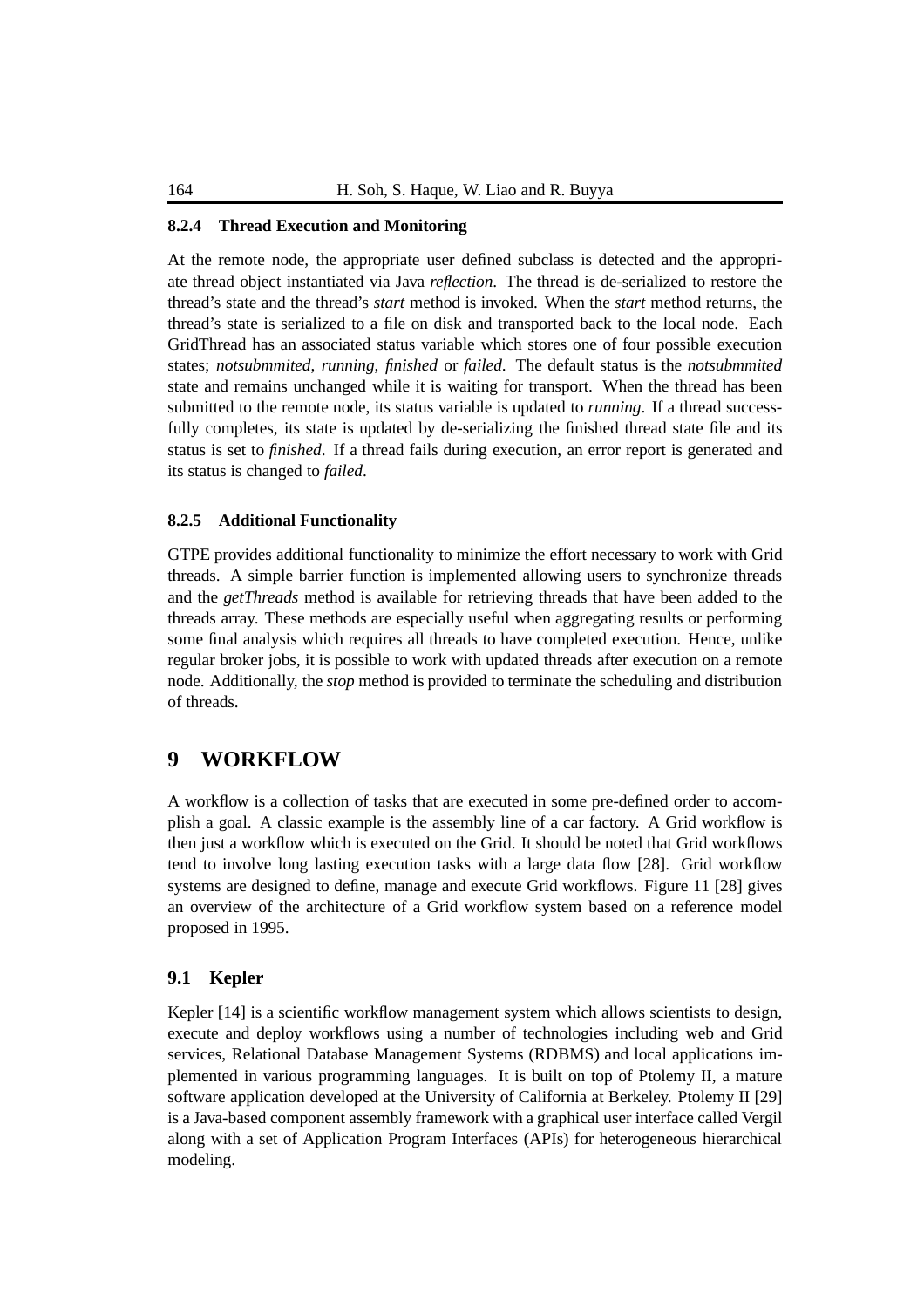

Figure 11: Grid Workflow Management System [28].

### **9.1.1 Programming aspects of Kepler**

Kepler provides domain scientists with an easy to use yet powerful system for capturing scientific workflows via its intuitive programming Graphical User Interface (GUI). It is also a modular, activity oriented programming environment that lends itself to design of reusable components. Its core capabilities that improve the effectiveness and efficiency of scientific research consist of

- Capturing Scientific WorkFlow (SWF)s
- Acessing heterogeneous data
- Executing SWFs

#### **9.1.2 Capturing Workflows**

In Kepler individual workflow steps are implemented as reusable *actors* [14]. Each actor defines zero or more typed input and output ports that can be linked into a directed graph to allow data flow between actors. Kepler also allows scientists to prototype a workflow before implementing actors needed for the workflow.

**Actors:** Actors are reusable processing steps that perform computations such as signal processing, statistical operations and Booelan logic operations. Kepler has an extensible library of actors. In-house or third-party software can be added to this library by users. Web and Grid services can be implemented as actors and can be added to the library and used from within Kepler. This is done using the generic Web and Grid Service actors. These actors expose one operation in a Web Service Description Language (WSDL) file or Grid Web Service Description Language (GWSDL) file by exposing the operation's messages as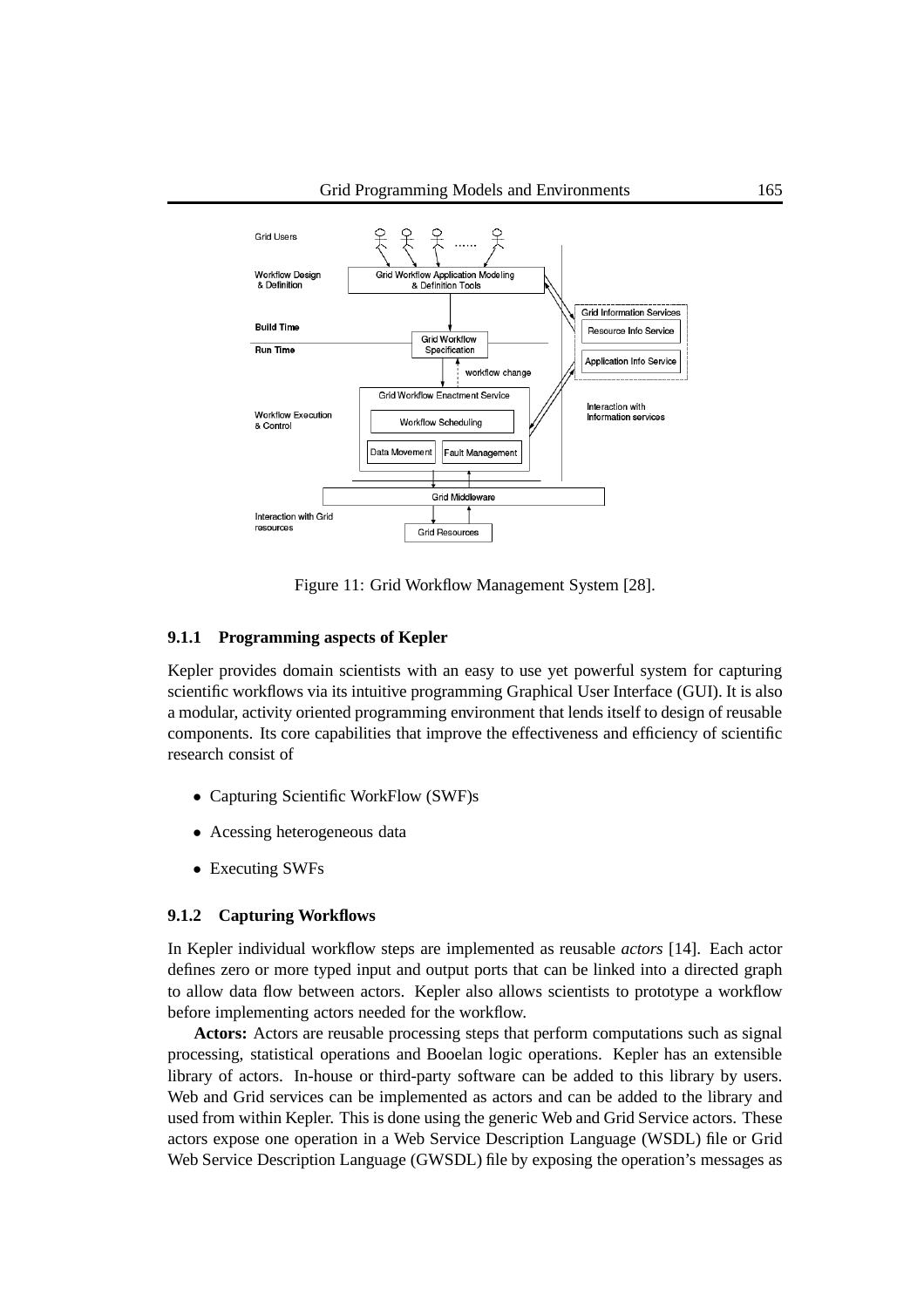input and output ports. Kepler contains a tool to harvest a group of Web Service descriptions from a repository and save them to the actor library to be used later in workflows. Most actors are Java processes that run locally on a single machine. However, some may call external native applications such as Matlab. Other actors access arbitrary web services that execute a process remotely and return a handle to the results.

**Prototyping actors**: The actor library may not contain all of the necessary actors to complete a particular scientific computation, so an actor prototyping tool is provided in Kepler (Figure 12 [30]). This tool prompts scientists for critical information about an actor, including its name, icon, and input/output ports. Each port has a name and a data type. Once the user has defined the actor, a stub is compiled and added to the actor library.





The user can then use this stub on the workflow canvas to prototype a workflow. The ports can be connected to other actors (stubs or not) and the typing system will validate these connections. However, since these actors are stubs that do not implement the intended computations, they simply inform the user that the workflow implementation is incomplete. The stubs must be implemented by writing a Java method for the pre-fire, fire, and post-fire stages of the workflow execution. The intended algorithm can be implemented within the fire event processor or call an external program or service to run. The intent of this tool is to allow a scientist to quickly assemble a workflow without needing to implement the code for every individual piece of the workflow at design time.

**Serialization, documentation and provenance**: Workflows within Kepler are serialized in an XML dialect called Modeling Markup Language (MoML). XML serialization allows the workflow itself to be used as documentation (metadata) for the research project. The workflow also provides the provenance for derived data products, allowing researchers to return to previous states as needed. The workflow can easily be versioned and archived in any XML storage facility and can be indexed for easy querying and access.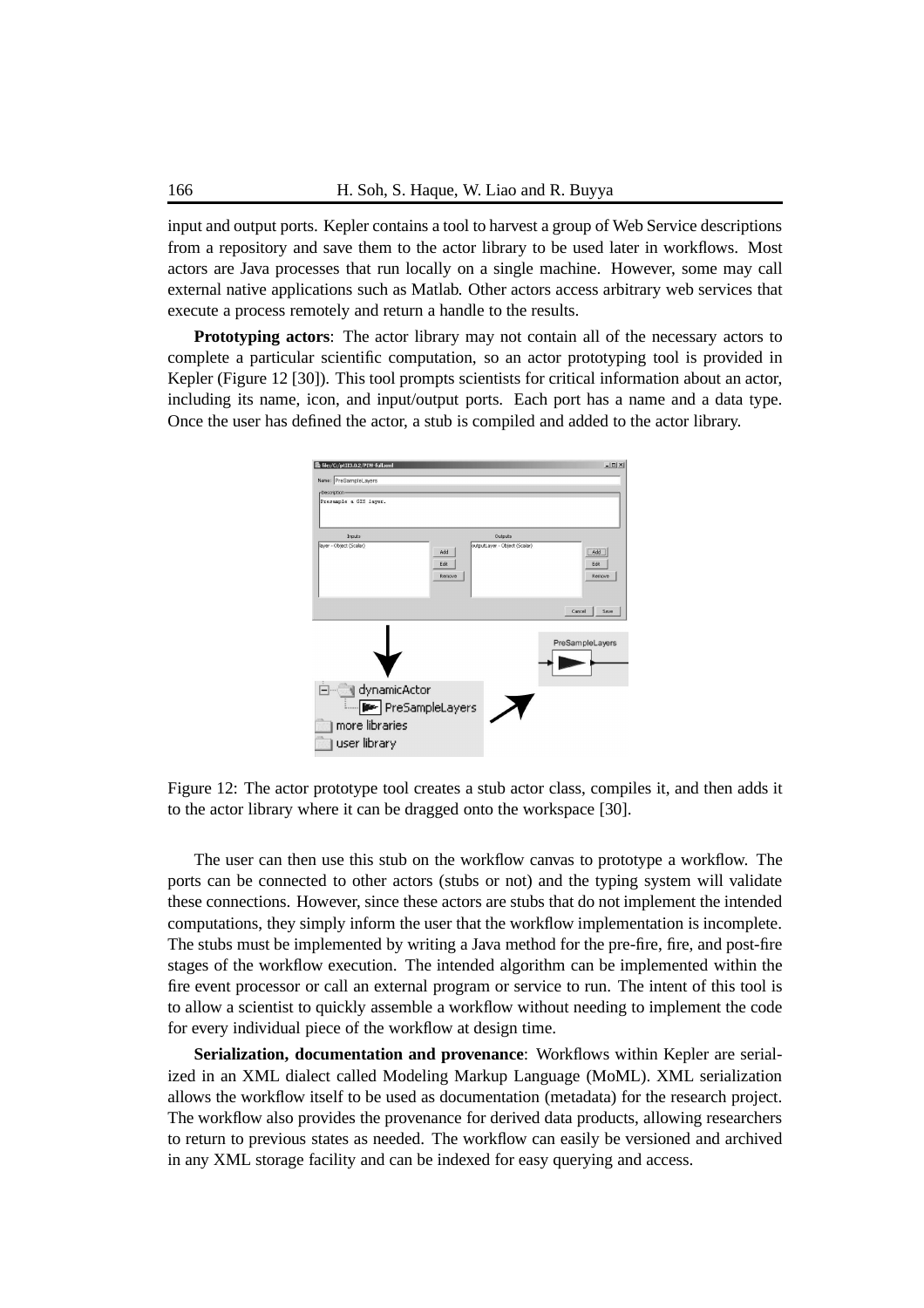#### **9.1.3 Accessing heterogeneous data**

Kepler includes several data access actors including a relational database access actor (*DatabaseQuery*) and a metadata-based data ingestion actor for handling heterogeneous data (*EMLDataSource*). Kepler also provides data transformation facility as actors and web services are generally designed in isolation and therefore input/output incompatibilities are common. Using widely available tools for the two languages, two actors are designed to provide a Kepler interface to XSLT and XQuery. These actors transform XML and HTML data for use in Kepler or outside of Kepler (e.g., browsers).

#### **9.1.4 Executing workflows**

Kepler's powerful programming environment supports the varying models of computation that domain scientists may want to use for their models. Kepler can execute processes locally either within the Kepler environment (Java) or within a native environment (compiled native code, or code interpreted by another environment such as Perl). In addition, processes can be executed in a distributed fashion, using web and Grid services. Remotely executed processes behave as a single step in the model of computation regardless of their complexity [30].

**Distributed computation**: Kepler's web and Grid services actors allows scientists to utilize computational resources on the network in a distributed scientific workflow. Invocation of each of the distributed services is controlled by the current model of computation in use. The generic *WebService actor* provides the user with an interface to connect to a Web Service defined by a WSDL URL. To customize a Web Service actor, the user provides the URL for the WSDL and selects an operation of the Web Service. The actor automatically customizes its ports with the correct inputs and outputs of the Web Service (Figure 13 [30]), and acts as a proxy to the Web Service when executed. A generic *GridService* actor operates similarly for a given GWSDL URL.

The *Web Service Harvester actor* is used for importing all the operations of a specific Web Service. It can also be used to harvest all of the Web Services in a Universal Description, Discovery and Integration (UDDI) repository. This feature makes it simple for scientists to locate and integrate computational web services of relevance into their computational workflows.

In addition to generic web and Grid services, Kepler includes actors to use Grid based services such as certificate-based authentication (*ProxyInit*), Grid job submission (*Globus-GridJob*), and Grid-based data access (DataAccessWizard). Each of these actors access specific Grid-based services using Open Grid Services Architecture (OGSA) interfaces.

# **10 GRID SERVICES**

In recent years, Web services have gained popularity and importance as a distributed computing paradigm. Its focus is on applying Internet-based standards such as eXtensible Markup Language (XML) to describe the remote software components, the methods by which to access these components and the procedures why which these methods are discovered. These accessible software components are called services and are made available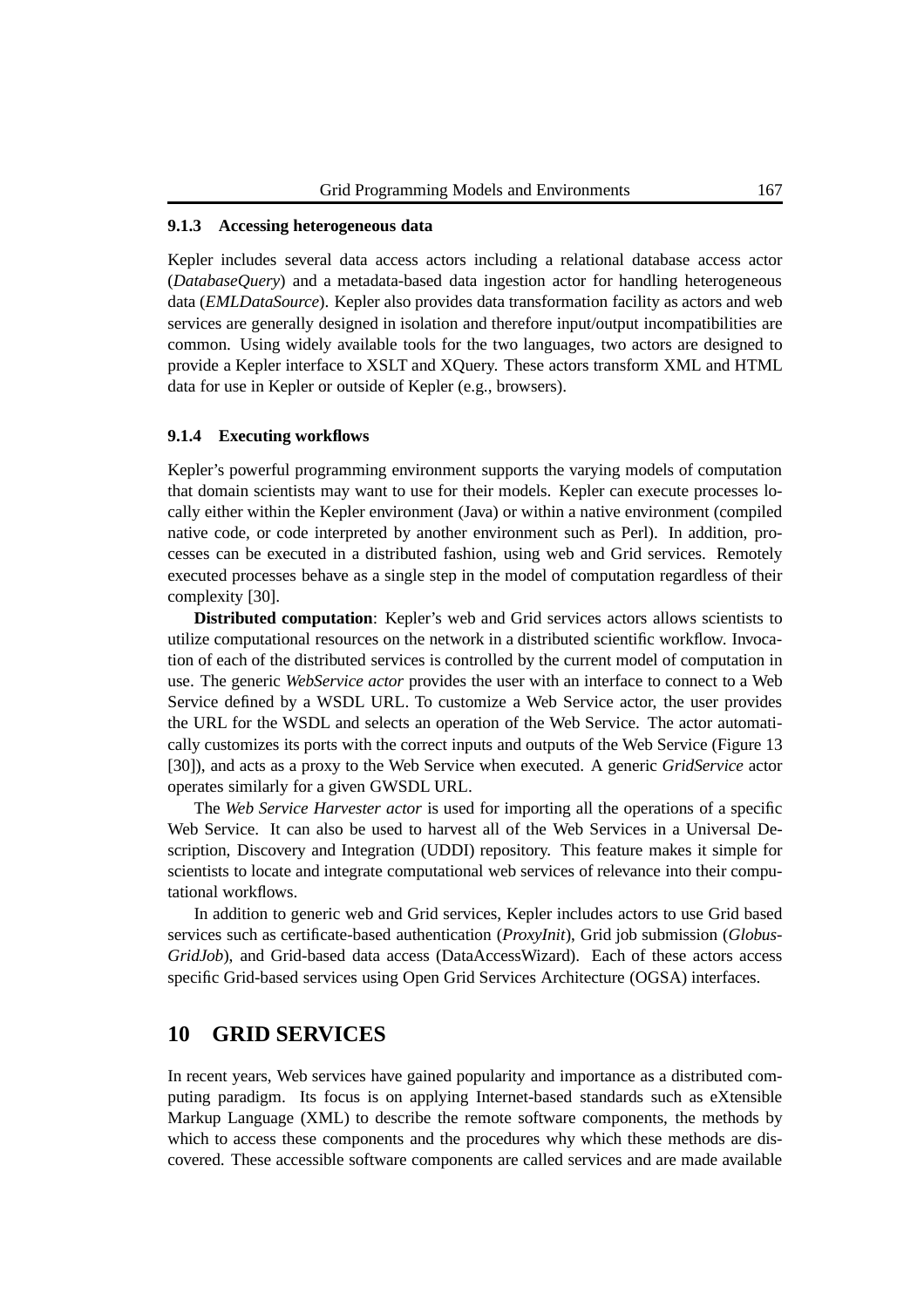| WebService                                                                  |                                                     | <b>Blast searchParam</b><br>http:/ |
|-----------------------------------------------------------------------------|-----------------------------------------------------|------------------------------------|
| Edit parameters for Blast_searchParam<br>wsdlut<br>methodName:<br>userName: | http://xml.niq.ac.jp/wsdl/Blast.wsdl<br>searchParam |                                    |
| password.<br>Add<br>Commit                                                  | Edit Styles<br>Remove                               | Help<br>Cancel                     |

Figure 13: Customizing a Web Service actor [30].

by service providers. In general, a service can be defined as a network enabled entity that provides come capability through the exchange of messages [4]. A *Grid Service* is Web service that provides a set of well defined interfaces and that follows specific conventions [4] [15]. The Grid services paradigm views the Grid as an extensible set of Grid services that can be composed to meet the needs of users, specifically virtual enterprises and virtual organizations [4].

# **10.1 Open Grid Services Architeture (OGSA)**

The Open Grid Services Architecture (OGSA) [4] [15] is an architecture specification defining the semantics and mechanisms governing the creation, access, use, maintenance and destruction of Grid services. In the OGSA world, an entity is represented by a Grid service as defined above. Grid services are *characterized* or *typed* by the capabilities that are offered [4]. Grid services are accessed via standard interface(s) defined by OGSA and as such, these services can be composed to form more sophisticated services. Each interface consists of a set of operation definitions that are invoked by a defined sequence of exchanged messages. Note that OGSA does not address how these services are actually implemented i.e. what the service is or how it performs its function(s). This allows for a flexible approach to service construction, as long as the service complies with the semantics outlined in the OGSA specification.

#### **10.1.1 Grid Service Instances**

Grid services maintain an internal state for the lifetime of the service and it via this internal state that *instances* of services are differentiated from one another. Typically, Grid service users would not require a static set of persistent services but would rather need to instantiate service instances dynamically. As such, OGSA provides specifications for the management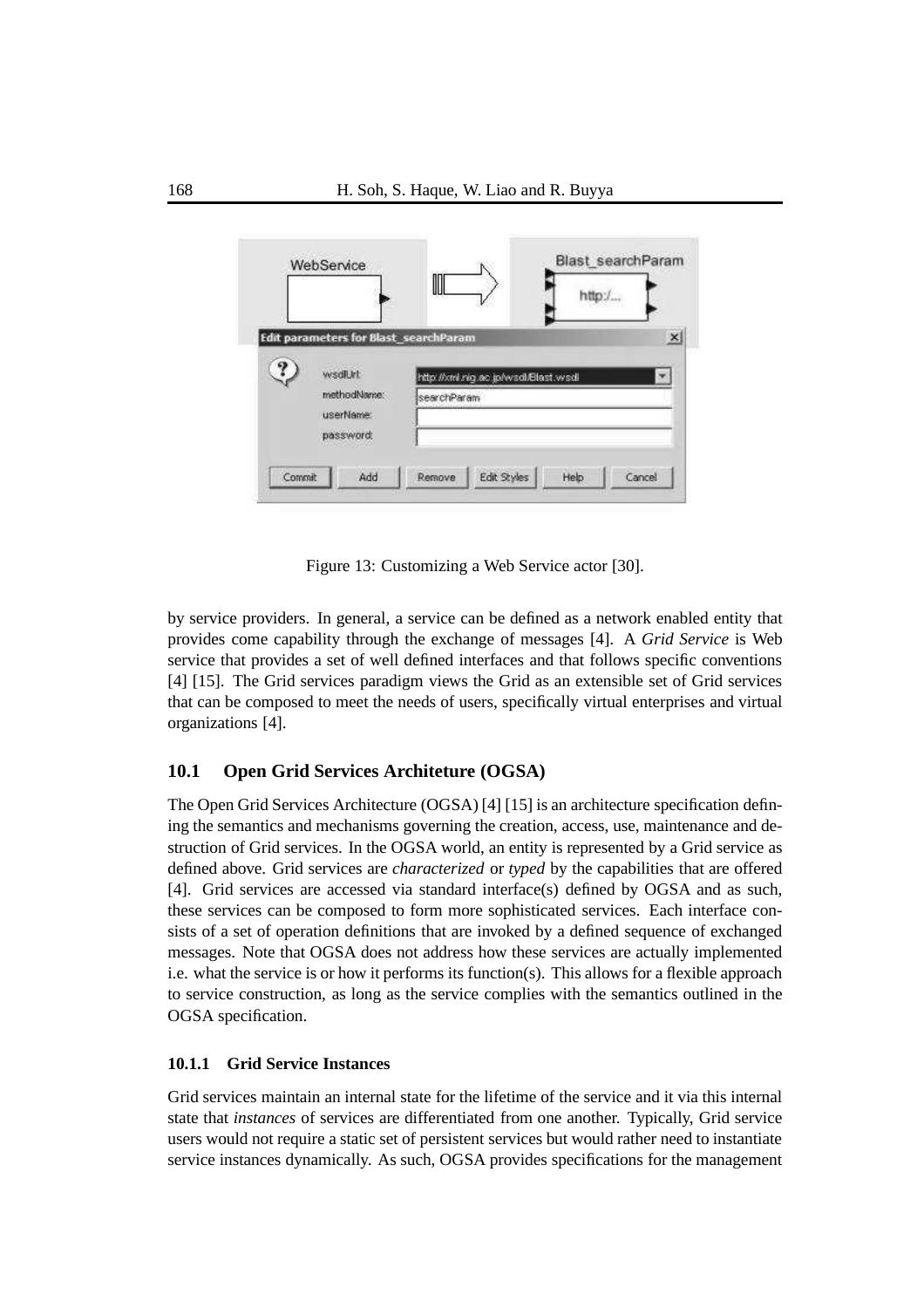of *transient service instances*, i.e. temporary service instances which can be destroyed after being used. OGSA specifies the *Factory* interface for the purpose of creating a requested Grid service. Each Grid service instance is assigned a global Grid service handle (GSH), by which it is uniquely identified.

#### **10.1.2 Upgradeability and Communication**

The GSH provides only a unique identifier for each instance and does not include protocol or instance specific information required to interact with the instance. This information is contained within another entity termed the Grid service reference (GSR). Separating these two information entities allows for the instance to be changed or upgraded over its lifetime without requiring a new unique identifier. While an instance's GSH is static, its GSR may change. To obtain a valid GSR from a GSH, OGSA defines a handle-to-reference mapper interface (*HandleMap*).

#### **10.1.3 Service Discovery**

GSHs can be initially obtained via a *registry*, which is a grid service that supports service discovery. A registry service is defined by the *Registry* interface and a service data element containing information relating to registered GSHs. The *Registry* interface provides a set of operations that allow the registration of a GSH. Information regarding registered GSHs is obtained via the *GridService* interface's FindServiceData operation.

### **10.1.4 Notification**

Services are able to provide notification messages to clients by supporting the *NotificationSource* interface to manage notification request subscriptions. A client can invoke this service using the subscribe operation and providing the GSH of the notification destination (termed the notification sink). The sink is required to send the notification source periodic keepalive messages to continue to receive notifications. Keepalive messages are also used to manage the lifetime of a transient service.

#### **10.1.5 Service Lifetime Management**

The introduction of transient services poses the problem of service lifetime determination and management. As the grid is open and dynamic, various components may fail and a created service may not be explicitly terminated by the client. OGSA solves this problem via a soft state approach [31] which consist of operations for the negotiation of an initial lifetime, extension requests and service instance harvest after lifetime expiry. During the initial lifetime negotiation, the client specifies a minimum and maximum acceptable initial lifetimes. From this range, the factory selects an initial lifetime which is returned to the client. A client can extend a lifetime by specifying a new minimum and maximum lifetime using the SetTerminationTime message i.e. a keepalive message. If a service instance lifetime expires, the host environment terminates the service and reclaims the associated resources.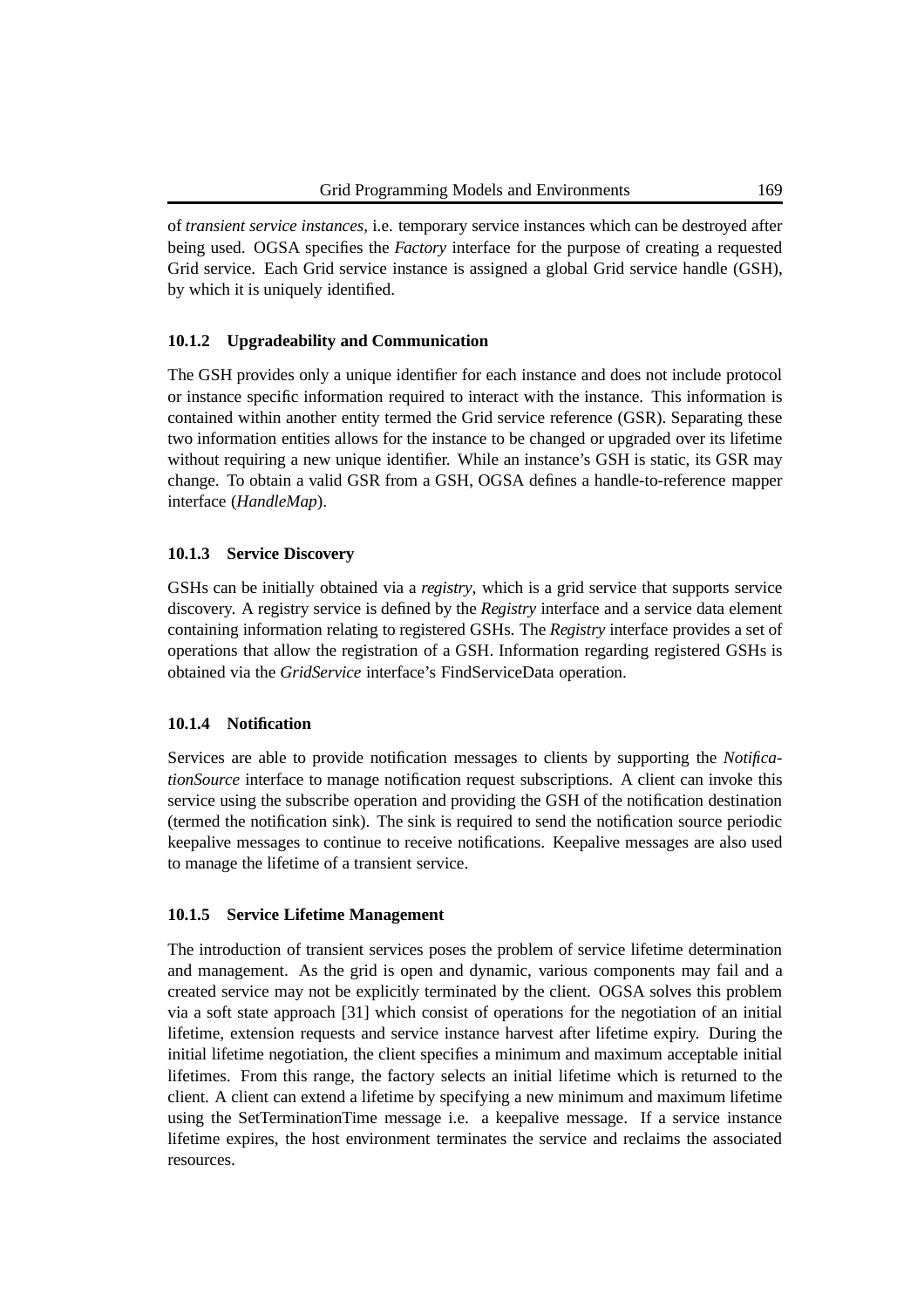#### **10.1.6 Higher Level Capabilities**

The latest specification of OGSA [15] at the time of writing also specifies a wide range of higher level capabilities including Execution Management Services (EMS), Data Services, Resource Management Services, Security Services, Self-Management Services and Information Services. We refer readers requiring more detail regarding these services to [15].

# **11 SUMMARY AND CONCLUSION**

In this chapter we have considered various programming models and environments for the development of Grid applications. We began by motivating the need for Grid programming environments that make transparent the heterogeneous and dynamic nature of the Grid. A successful Grid programming environment should support portability, interoperability, adaptivity, discovery, security and fault tolerance while maintaining high performance.

We discussed an implicit parallelization environment, Grid superscalar, two explicit parallelization environments, MPICH-G2 and Ninf-G GridRPC and finally semiparallelization environments, the Gridbus Broker, Alchemi, GTPE and the Kepler workflow system. It is tempting to compare these systems directly in an attempt to deduce the best system for general purpose use. However, we believe that such a comparison would be premature. All the systems we reviewed yield promising results in terms of usability and performance. The choice of a Grid programming model depends largely on the task at hand and the skills available to the application developers. An application developer who is familiar with the MPI method of programming clusters may find the transition to a Gridenabled MPI implementation to be simpler than implementing Grid applications using an automated but unfamiliar system.

What we believe to be important is not which model will emerge as the dominant system but that there are already exist tools available for us to develop applications that are able to take advantage of the incredible computational power of the Grid. The diversity of the models provides us with choice and assures us that there is likely a model that best suits a particular application. In addition, all of the programming environments discussed are works in progress and we expect advances in all areas yielding better systems over time. This is an exciting time in this area of research and while much work needs to be done, the results thus far are very promising.

# **ACKNOWLEDGEMENT**

We would like to thank Marco A. S. Netto for typesetting this chapter using Latex.

# **REFERENCES**

[1] I. Foster and C. Kesselman, *The grid: blueprint for a new computing infrastructure*: Morgan Kaufmann Publishers Inc., 1999.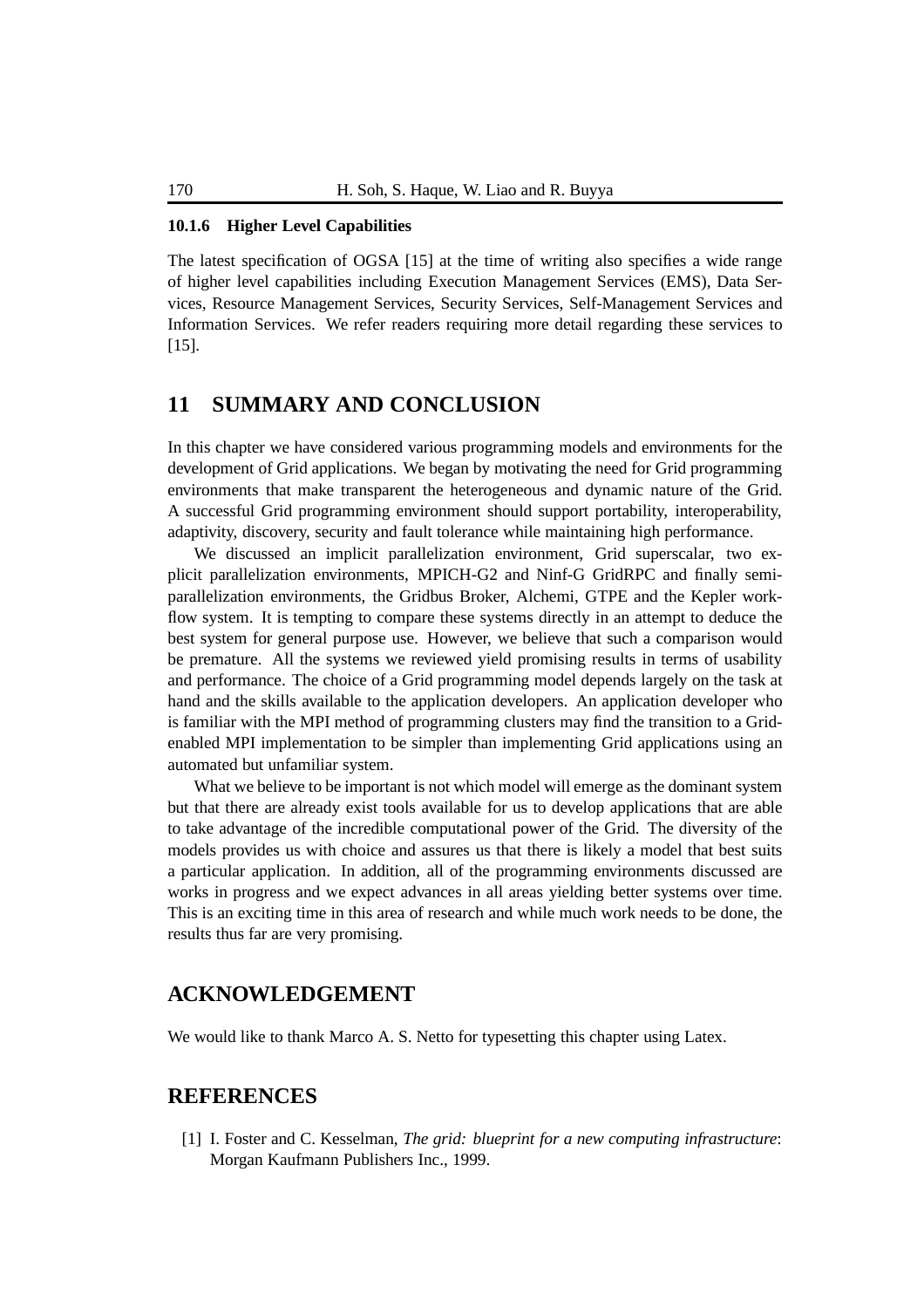- [2] P. Asadzadeh, R. Buyya, C. L. Kei, D. Nayar, and S. Venugopal, "Global Grids and Software Toolkits: A Study of Four Grid Middleware Technologies", High Performance Computing: Paradigm and Infrastructure, Laurence Yang and Minyi Guo (eds), pp.431-458 (Chapter 22), ISBN: 0-471-65471-X, Wiley Press, New Jersey, USA, June 2005.
- [3] I. Foster, "The Anatomy of the Grid: Enabling Scalable Virtual Organizations", *Proceedings of the 7th International Euro-Par Conference Manchester on Parallel Processing*: Springer-Verlag, 2001, pp. 1-4.
- [4] I. Foster, C. Kesselman, J. Nick, and S. Tuecke, "The Physiology of the Grid: An Open Grid Services Architecture for Distributed Systems Integration", 2002. URL: www.globus.org/research/papers/ogsa.pdf
- [5] I. Foster and C. Kesselman, "The Globus toolkit", *The grid: blueprint for a new computing infrastructure* Morgan Kaufmann Publishers Inc., 1999 pp. 259-278
- [6] R. Buyya, D. Abramson, and J. Giddy, "An Economy Driven Resource Management Architecture for Global Computational Power Grids", Proceedings of the 2000 International Conference on Parallel and Distributed Processing Techniques and Applications (PDPTA 2000), Las Vegas, USA, 2000
- [7] R. Buyya, D. Abramson, and J. Giddy, "Nimrod/G: an architecture for a resource management and scheduling system in a global computational grid", Proceedings of the 4th International Conference on High Performance Computing in the Asia-Pacific Region, May 2000.
- [8] R. M. Badia, J. S. Labarta, R. L. Sirvent, J. M. Pérez, J. M. Cela, and R. Grima, "Programming Grid Applications with GRID Superscalar", *Journal of Grid Computing*, vol. 1, pp. 151-170, 2003.
- [9] N. T. Karonis, B. Toonen, and I. Foster, "MPICH-G2: A Grid-Enabled Implementation of the Message Passing Interface", *Journal of Parallel and Distrbuted Computing (JPDC)*, vol. 63, pp. 551-563, 2002.
- [10] K. Seymour, H. Nakada, S. Matsuoka, J. Dongarra, C. Lee, and H. Casanova, "Overview of GridRPC: A Remote Procedure Call API for Grid Computing", Proceedings of the Third International Workshop on Grid Computing, Lecture Notes in Computer Science, Springer, ed 2536, pp. 274–278, Baltimore, USA, November 2002.
- [11] S. Venugopal, R. Buyya, and L. Winton, "A grid service broker for scheduling distributed data-oriented applications on global grids", Proceedings of the 2nd workshop on Middleware for grid computing, pp. 75–80, Toronto, Canada, 2004.
- [12] K. Nadiminti, S. Venugopal, H. Gibbins, T. Ma, and R. Buyya, "The Gridbus Grid Service Broker and Scheduler (v.2.2) User Guide", Grid Computing and Distributed Systems (GRIDS) Laboratory, Department of Computer Science and Software Engineering, The University of Melbourne, Australia 2005.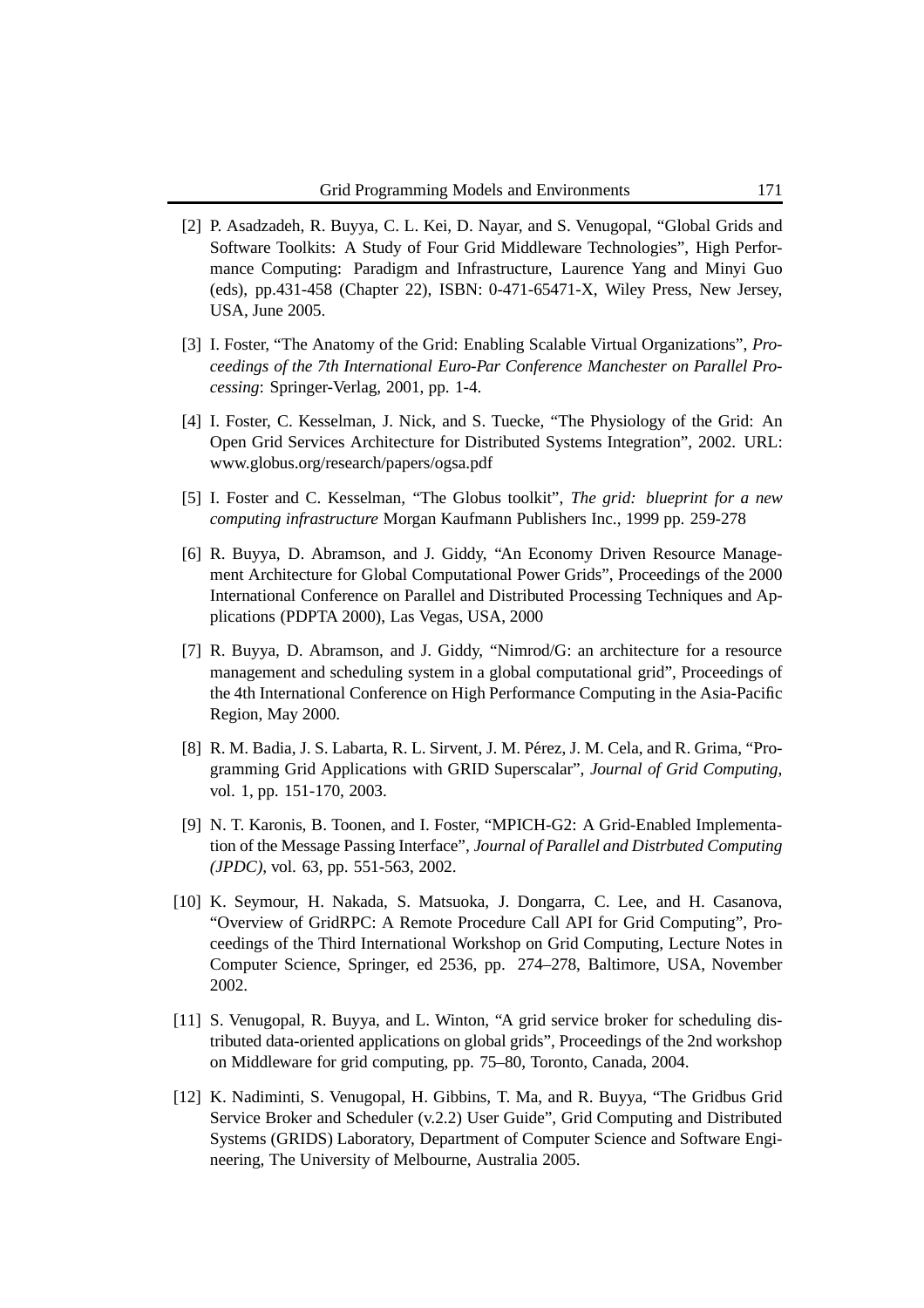- [13] A. Luther, R. Buyya, R. Ranjan, and S. Venugopal, "Peer-to-Peer Grid Computing and a .NET-based Alchemi Framework", *High Performance Computing: Paradigm and Infrastructure*, L. Y. a. M. Guo, Ed.: Wiley Press, 2005.
- [14] I. Altintas, C. Berkley, E. Jaeger, M. Jones, B. Ludascher, and S. Mock, "Kepler: an extensible system for design and execution of scientific workflows", Proceedings of the 16th International Conference on Scientific and Statistical Database Management(SSDBM), Santorini Island, Greece, 2004
- [15] J. Frey, T. Mori, J. Nick, C. Smith, D. Snelling, L. Srinivasan, and J. Unger, "The Open Grid Services Architecture, Version 1.0", 2005. URL: https://forge.gridforum.org/projects/ogsa-wg
- [16] "CORBA 3.0 OMG IDL Syntax and Semantics chapter", Object Management Group 2005. URL: http://www.omg.org/cgi-bin/doc?formal/02-06-39
- [17] "MPI: A Message-Passing Interface Standard", The Message Passing Interface Forum, 1995.
- [18] "MPI-2: Extensions to the Message-Passing Interface", The Message Passing Interface Forum, 1997.
- [19] W. Gropp, E. Lusk, N. Doss, and A. Skjellum, "A high-performance, portable implementation of the MPI message passing interface standard", *Parallel Computing*, vol. 22, pp. 789-828, 1996
- [20] H. Nakada, S. Matsuoka, K. Seymour, J. Dongarra, C. Lee, and H. Casanova, "A GridRPC Model and API", Global Grid Forum, 2003.
- [21] Y. T. Hidemoto Nakada, Satoshi Matsuoka, Satoshi Sekiguchi, "Ninf-G: A GridRPC System on the Globus Toolkit", *Grid Computing*, G. F. Fran Berman, Tony Hey, Ed., 2003, pp. 625-637.
- [22] R. Buyya, K. Branson, J. Giddy, and D. Abramson, "The Virtual Laboratory: Enabling Molecular Modeling for Drug Design on the World Wide Grid", Concurrency and Computation: Practice and Experience (CCPE), Volume 15, Issue 1, Pages: 1-25, Wiley Press, USA, January 2003.
- [23] ProactiveTeam, "Proactive Manual REVISED 2.2", Proactive, INRIA April 2005.
- [24] D. T. Craig Lee, "Grid Programming Models: Current Tools, Issues and Directions", *Grid Computing*, G. F. Fran Berman, Tony Hey, Ed., pp. 555–578, Wiley Press, USA, 2003.
- [25] H. Soh, S. Haque, W. Liao, K. Nadiminti, and R. Buyya, "GTPE: A Thread Programming Environment for the Grid", Proceedings of the 13th International Conference on Advanced Computing and Communications, Coimbatore, India, 2005
- [26] A. Luther, R. Buyya, R. Ranjan, and S. Venugopal, "Alchemi: A .NET-Based Enterprise Grid Computing System", Proceedings of the 6th International Conference on Internet Computing (ICOMP'05), June 27-30, 2005, Las Vegas, USA.